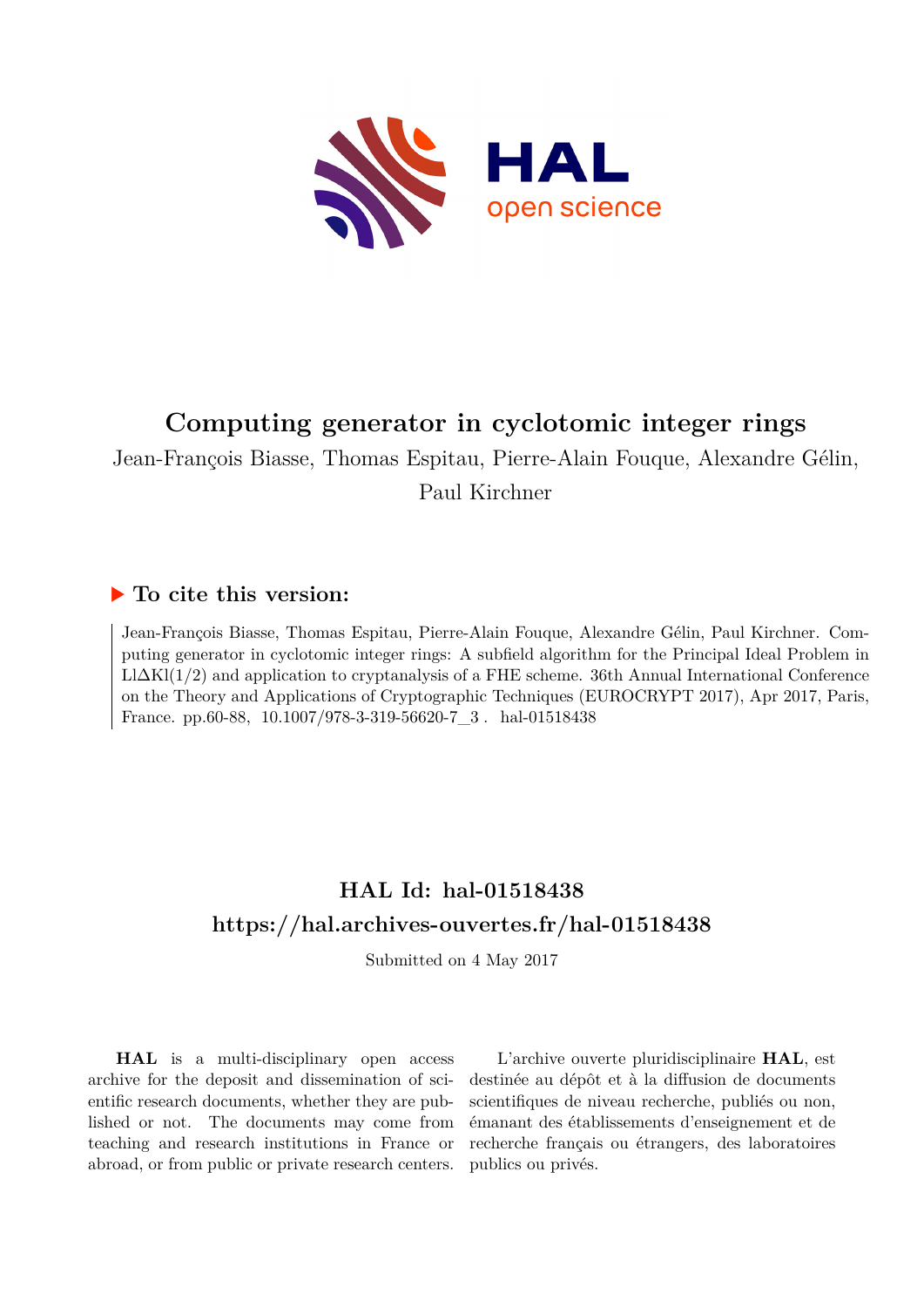#### **Computing generator in cyclotomic integer rings** *?***A subfield algorithm for the Principal Ideal Problem in**  $L_{|\mathbf{\Delta}_{\mathbb{K}}|}\left(\frac{1}{2}\right)$ **2 and application to cryptanalysis of a FHE scheme**

Jean-François Biasse<sup>1</sup>, Thomas Espitau<sup>2</sup>, Pierre-Alain Fouque<sup>3</sup>, Alexandre Gélin<sup>2</sup>, and Paul Kirchner<sup>4</sup>

<sup>1</sup> University of South Florida, Department of Mathematics and Statistics biasse@usf.edu

<sup>2</sup> Sorbonne Universités, UPMC Paris 6, UMR 7606, LIP6, Paris, France thomas.espitau@lip6.fr, alexandre.gelin@lip6.fr

3 Institut Universitaire de France, Paris, France and Université de Rennes 1, France

pierre-alain.fouque@univ-rennes1.fr

<sup>4</sup> École Normale Supérieure, Paris, France paul.kirchner@ens.fr

**Abstract.** The Principal Ideal Problem (resp. Short Principal Ideal Problem), shorten as PIP (resp. SPIP), consists in finding a generator (resp. short generator) of a principal ideal in the ring of integers of a number field. Several lattice-based cryptosystems rely on the presumed hardness of these two problems. In practice, most of them do not use an arbitrary number field but a power-of-two cyclotomic field. The Smart and Vercauteren fully homomorphic encryption scheme and the multilinear map of Garg, Gentry, and Halevi epitomize this common restriction. Recently, Cramer, Ducas, Peikert, and Regev showed that solving the SPIP in such cyclotomic rings boiled down to solving the PIP. In this paper, we present a heuristic algorithm that solves the PIP in prime-power cyclotomic fields in subexponential time  $L_{|\Delta_K|}(1/2)$ , where  $\Delta_K$  denotes the discriminant of the number field. This is achieved by descending to its totally real subfield. The implementation of our algorithm allows to recover in practice the secret key of the Smart and Vercauteren scheme, for the smallest proposed parameters (in dimension 256).

## **1 Introduction**

**Hard problem in lattices.** Lattice-based problems appear to be among the most attractive alternatives to the integer factorization and discrete logarithm problems due to their conjectured resistance to quantum computations. Fortunately, all cryptographic primitives can be instantiated on the hardness of

 $*$   $\odot$ IACR 2017. This article is the final version submitted by the authors to the IACR and to Springer-Verlag on February 2017.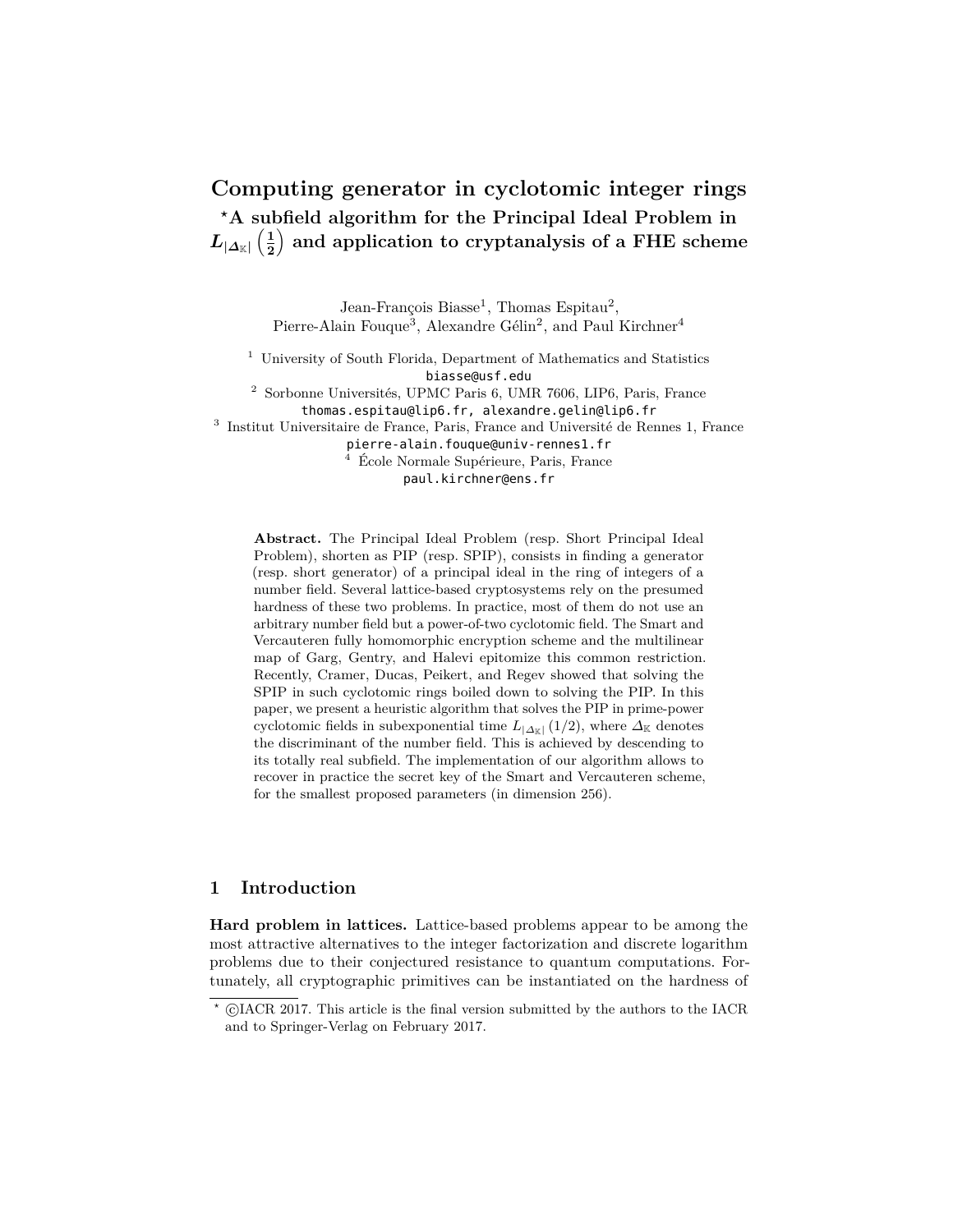solving lattice problems, such as signature, basic encryption, Identity Based Encryption (IBE) as well as Fully Homomorphic Encryption (FHE) [21]. Not all these schemes rely on the same lattice-based problem. For instance, the NTRU cryptosystem [24], which is one of the most efficient encryption scheme related to lattices, is based on the Shortest Vector Problem (SVP). Besides, the authors of NTRU were the first to consider specific kinds of lattices, namely those related to polynomial rings. This idea was followed by the definition of another lattice-based problem that is the topic of a large body of works [31,32,33,34,44]: the Ring Learning With Error Problem (RLWE). Cryptosystems based on RLWE present both an efficient key size reduction and improved performance (for instance decryption, encryption and signature are faster than with arbitrary lattices). Yet, RLWE belongs to the specific family of *ideal-lattice* problems, which stem from algebraic number theory. This raises a potential drawback, since those lattices carry more structure than classical lattices, as they are derived from ideals in integer rings of number fields.

**SPIP and PIP.** Another presumably hard problem related to these ideals is called the Short Principal Ideal Problem (SPIP). It consists in finding a short<sup>5</sup> generator of an ideal, assuming it is principal. For instance, recovering the secret key from the public key in the Smart and Vercauteren FHE scheme [43] and in the Garg, Gentry, and Halevi multilinear map scheme [20], consists in solving an instance of the SPIP. This problem turns out to hinge on two distinct phases: on the one hand finding an arbitrary generator — known as the Principal Ideal Problem  $(PIP)$  — and on the other hand reducing such a generator to a short one. The problem of finding a generator of a principal ideal, which is the aim of this article, and even testing the principality of an ideal, are difficult problems in algorithmic number theory, as precised in [15, Chapter 4] and [45, Section 7].

**From SPIP to PIP in Cyclotomic Fields.** Recently, Cramer, Ducas, Peikert, and Regev [17] showed how to recover a small generator of a principal ideal in a prime-power cyclotomic field from an arbitrary generator in polynomial time. This work was based on an observation of Campbell, Groves, and Shepherd [12] who first proposed an efficient algorithm for reduction, essentially by decoding the log-unit lattice. The correctness of this approach was corroborated by Schank in an independent replication study [39].

Studying SPIP and PIP in this very specific class of number fields is motivated by the concrete instantiations of the various schemes. Again the Smart and Vercauteren FHE scheme [43] and the Garg, Gentry, and Halevi Multilinear Map scheme [20] exemplify this restriction to cyclotomic fields.

**Prior work on the PIP.** Solving the PIP essentially requires the computation of the ideal class group  $Cl(K)$  of the number field  $K$  where the ideals are defined.

<sup>5</sup> Short means that we have a norm. In our case, it is derived from the canonical embedding of the number field into a Euclidean space.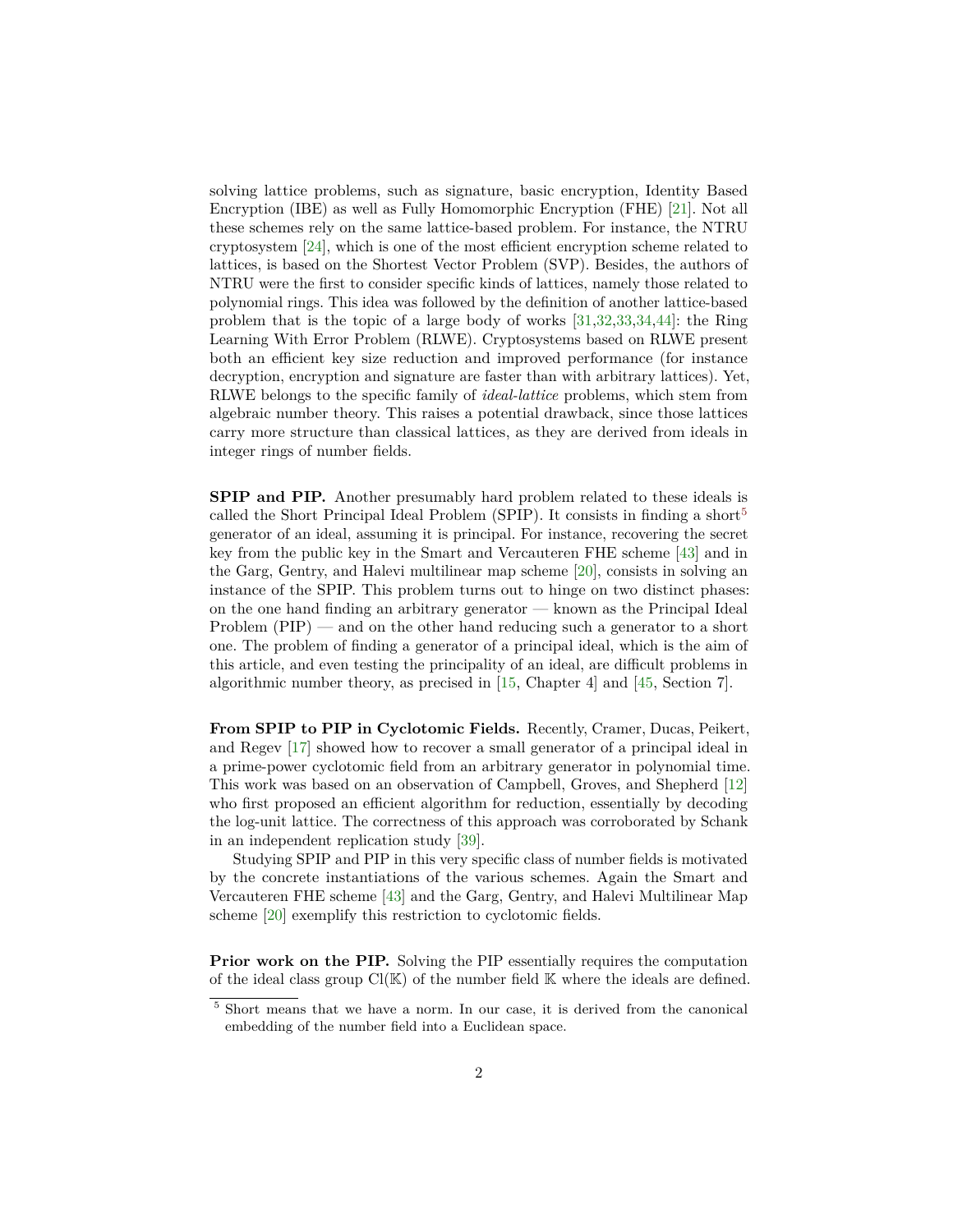This approach is described in [15, Algorithm 6.5.10] (see [5, Algorithm 7] for a description in line with the approach of this paper). The first subexponential algorithm for computing  $Cl(K)$  was due to Hafner and McCurley [23]. It applies to imaginary quadratic fields, and it was later generalized by Buchmann [11] to classes of number fields of fixed degree. In [8], Biasse and Fieker presented an algorithm for computing  $Cl(K)$  in subexponential time in arbitrary classes of number fields. Combined with [5, Algorithm 7], this yielded a subexponential time algorithm for solving the PIP in arbitrary classes of number fields. In a prime-power cyclotomic field of degree *N*, the Biasse-Fieker algorithm solves the PIP in time  $L_{|\Delta_K|}(2/3 + \varepsilon)$  ( $\approx 2^{N^{2/3 + o(1)}}$ ), for  $\varepsilon > 0$  arbitrarily small. Biasse also described in [6] an  $L_{|\Delta_{\mathbb{K}}|}(1/2+\varepsilon)$ -algorithm that compute Cl(K) and solve the PIP in fields of the form  $\mathbb{Q}(\zeta_{p^k})^6$ . Note that the PIP is also the subject of research on quantum algorithms for its resolution. Recently, Biasse and Song [9] described a quantum polynomial time algorithm for the PIP in classes of number fields of arbitrary degree.

**Our results.** The main contribution of this paper is an algorithm for computing the class group Cl(K<sup>+</sup>) and solving the PIP in K<sup>+</sup> in time  $L_{|\Delta_K|}(1/2)$  $(\approx 2^{N^{1/2+o(1)}})$  where K<sup>+</sup> is the maximal real subfield of prime-power cyclotomic field  $\mathbb K$  and  $\mathbb N$  denotes its degree. Thanks to the Gentry-Szydlo algorithm, our algorithm also provides a solution to the PIP in K with the same  $L_{|\Delta_{\kappa}|}(1/2)$ complexity.

In addition to this theoretical study, we implement an attack against a FHE scheme that relies on the hardness of finding a small generator of ideals in those fields. We were able to recover in practice a generator in the field  $\mathbb{Q}(\zeta_{512})$ . Such parameters were proposed by Smart and Vercauteren as toy parameters in [43]. The most challenging part of the computation was to efficiently implement the Gentry-Szydlo algorithm [22]. We used the version of Gentry-Szydlo described by Kirchner in [26]. We also implemented an algorithm for descending to the subfield  $\mathbb{K}^+$  from  $\mathbb K$  and for collecting relations between generators of Cl( $\mathbb K^+$ ).

**Organization of the paper.** In Section 2, we recall mathematical results for lattices and algebraic number theory that we use in the rest of the paper. Then, Section 3 presents the principal ideal problem (PIP) and the cryptosystems based on this problem such as the Smart-Vercauteren fully homomorphic encryption scheme. Next, we describe the different steps of the algorithm to solve PIP in Section 4. Finally, Section 5 gives information about our experimentations.

## **2 Mathematical background**

We recall briefly here basic facts on lattices and algebraic number theory. A more detailed introduction is provided in the Appendix A.

 $6$  There was a small mistake in the original description which was corrected in a subsequent version.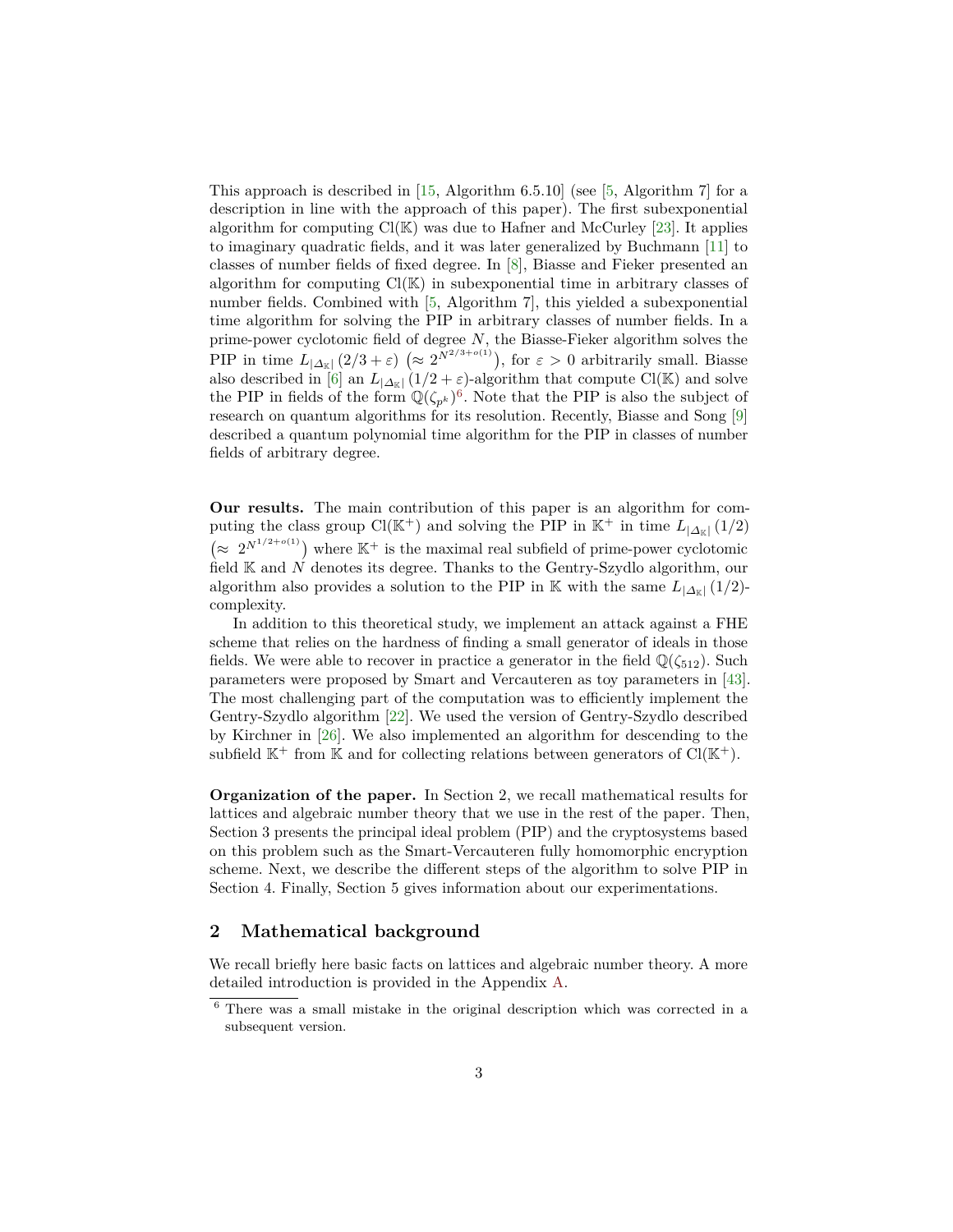**General notations.** For dealing with complexities, we introduce the *L*-notation, that is classical when presenting index calculus algorithms with subexponential complexity. Given two constants *a* and *c* with  $a \in [0,1]$  and  $c \geq 0$ , we denote by:

$$
L_{|\Delta_{\mathbb{K}}|}(a,c) = e^{(c+o(1))(\log |\Delta_{\mathbb{K}}|)^a(\log \log |\Delta_{\mathbb{K}}|)^{1-a}},
$$

where  $o(1)$  tends to 0 as  $|\Delta_{\mathbb{K}}|$ , the discriminant of the number field, tends to infinity. We also encounter the notation  $L_{|\Delta_K|}(a)$  when specifying *c* is superfluous, that is considering quantities in  $L_{|\Delta_{\mathbb{K}}|}(a, O(1)).$ 

#### **2.1 Lattices**

Lattices are defined as additive discrete subgroups of  $\mathbb{R}^n$ , i.e. the integer span  $L(\mathbf{b}_1, \ldots, \mathbf{b}_d) = \bigoplus_{i=1}^d \mathbb{Z} \mathbf{b}_i$  of a linearly independent family of vectors  $\mathbf{b}_1, \ldots, \mathbf{b}_d$ in  $\mathbb{R}^n$ . Such a family is called a *basis* of the lattice, and is not unique. Nevertheless, all the bases of a given lattice have the same number of elements, *d*, which is called the *dimension* of the lattice. Among the infinite number of different bases of an *n*-dimensional lattice with  $n \geq 2$ , some have interesting properties, such as having reasonably small vectors and low orthogonality defect — that means that they are almost orthogonal.

The problem of finding such good bases is the aim of *lattice reduction*. There are in short two kinds of reduction algorithms: *approximation* algorithms on the one hand, like the celebrated LLL algorithm and its blockwise variants such as BKZ and DBKZ [35], and *exact* algorithms on the other hand, such as enumeration or sieving, that are exponential in time and space. In high dimension, only approximation algorithms — which run in polynomial time in the dimension<sup>7</sup> — can be used to find relatively short vectors, but usually not the shortest ones.

**The DBKZ algorithm and Cheon's determinant trick.** In this part, we recall the complexity of DBKZ algorithm, introduced by Micciancio and Walter in [35], its approximation factor, and a trick due to Cheon and Lee [14] that improves this factor for integer lattices with small determinant.

**Theorem 1 (Bounds for DBKZ output).** *The smallest vector output by DBKZ algorithm with block-size β has a norm bounded by:*

$$
\beta^{\frac{n-1}{2(\beta-1)}} \cdot \mathrm{Vol}\left(\mathcal{L}\right)^{\frac{1}{n}}.
$$

*The algorithm runs in time*  $Poly(n, size(B)) \cdot (3/2 + o(1))^{3/2}$ *, where* **B** *is the input basis and*  $(3/2 + o(1))^{3/2}$  *stands for the cost of solving the Shortest Vector Problem in dimension β, using sieving techniques (see [3]).*

*Proof.* This is a direct application of [35, Theorem 1], where the Hermite constant  $\gamma_{\beta}$  is upper bounded by  $\beta$ .

<sup>7</sup> BKZ and DBKZ are exponential in the block size.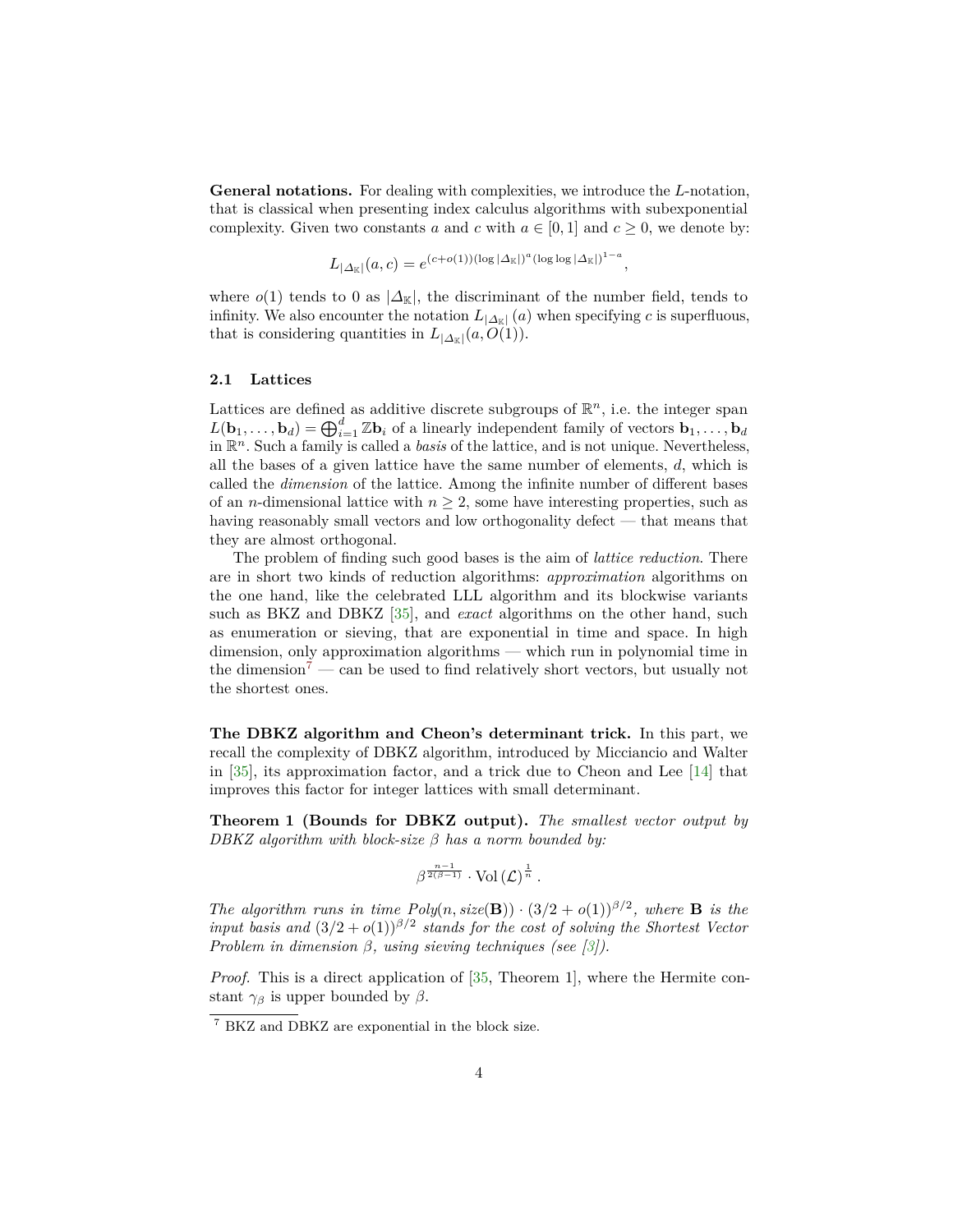In a note [14] of 2015, Cheon and Lee suggest to convert the basis of an integer lattice having small determinant, to its Hermite normal form (HNF) before reducing it, for instance with the DBKZ algorithm. This algorithm seems to be folklore. In particular, Biasse uses a similar strategy in the context of class group computations in [5, Section 3.3]. This note gives a detailled analysis and we refer to this method as *Cheon's trick*. We develop here this idea and derive corresponding bounds. For completeness purpose, the definition of HNF is recalled in Appendix A.1. More precisely we have

**Lemma 1.** *Given*  $\mathbf{B} = [\mathbf{b}_1, \ldots, \mathbf{b}_n]$  *a basis in HNF of a n-dimensional lattice*  $\mathcal{L}$ *, we have for any*  $1 \leq i \leq n$ *:* 

$$
\text{Vol}\left(\left[\mathbf{b}_1,\ldots,\mathbf{b}_i\right]\right) \leq \text{Vol}\left(\left[\mathbf{b}_1,\ldots,\mathbf{b}_{i+1}\right]\right).
$$

In particular, for any sublattice  $\mathcal{L}'$  generated by the m first vectors of **B**, we have  $Vol(\mathcal{L}') \leq Vol(\mathcal{L})$ .

Remark that both the *n*-th root of the determinant and an exponential factor of *n* appear in the bound of Theorem 1. Hence we can perform the DBKZ reduction on a sublattice only generated by the first *m* columns of the HNF in order to minimize this upper bound, as a trade-off between these quantities.

Explicitly we fix  $m = \left(\sqrt{\frac{2\beta}{\log \beta} \log(\text{Vol}(\mathcal{L}))}\right)$  and run the algorithm of Figure 1 on the basis  $\mathbf{B} = (\mathbf{b}_1, \dots, \mathbf{b}_n)$ :

- 1. Compute the HNF  $(\mathbf{b}'_1, \ldots, \mathbf{b}'_n)$  of **B**.
- 2. Run DBKZ with block-size  $\beta$  on  $(\mathbf{b}'_1, \dots, \mathbf{b}'_m)$  with  $m = \left| \sqrt{\frac{2\beta}{\log \beta} \log(\text{Vol}(\mathcal{L}))} \right|$ .
- 3. Return the first vector of the output of DBKZ.

Fig. 1: Approx-SVP algorithm with HNF+DBKZ with block-size *β*.

**Theorem 2.** For any *n*-dimensional integer lattice  $\mathcal{L}$  such that  $Vol(\mathcal{L}) \leq \beta^{\frac{n^2}{2\beta}}$ , *the output* **v** *of the previous Approx-SVP algorithm satisfies:*

$$
\|\mathbf{v}\| \leq \beta^{(1+o(1))\sqrt{2\log_\beta(\text{Vol}(\mathcal{L}))/\beta}}.
$$

*This algorithm takes time*  $Poly(n, size(B))(3/2 + o(1))$ *<sup>* $\beta/2$ *</sup>.* 

*Proof.* The condition on the covolume of  $\mathcal L$  ensures that  $m \leq n$ .

Then, by Theorem 1 and Lemma 1 we have

$$
\begin{array}{rcl}\n\|\mathbf{v}\| & \leq & \beta^{\frac{m}{2\beta}} \cdot \text{Vol} \left(\mathcal{L}'\right)^{\frac{1}{m}} \\
& \leq & \beta^{\frac{m}{2\beta}} \cdot \text{Vol} \left(\mathcal{L}\right)^{\frac{1}{m}} \\
& \leq & \beta^{\sqrt{2 \log_{\beta}(\text{Vol}(\mathcal{L}))/\beta}}.\n\end{array}
$$

which yields the announced result.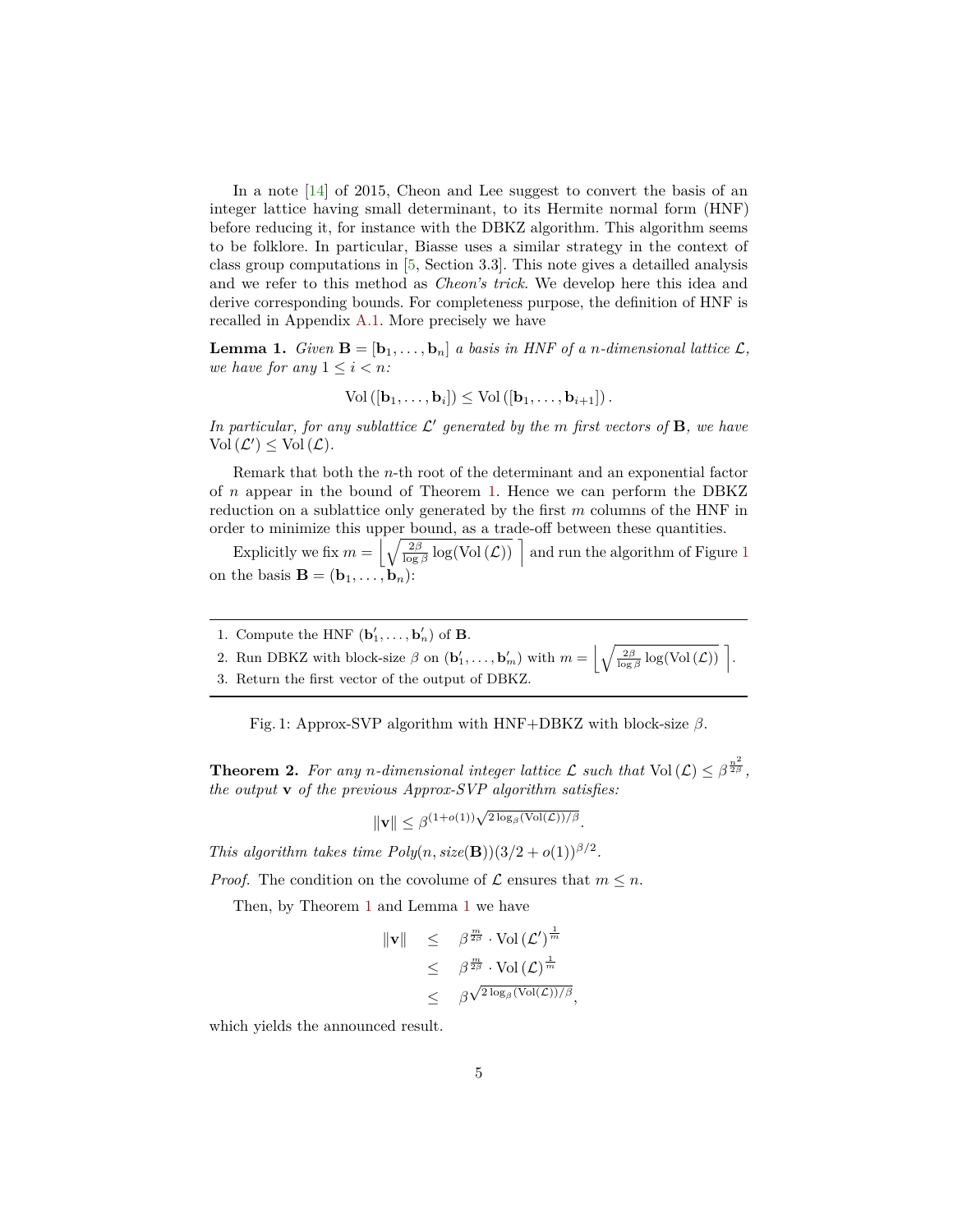#### **2.2 Number Fields**

Let  $\mathbb{K} = \mathbb{Q}(\alpha)$  be a number field of degree N, then there exists a monic irreducible degree-*N* polynomial  $P \in \mathbb{Z}[X]$  such that  $\mathbb{K} \simeq \mathbb{Q}[X]/(P)$ . Denoting by  $(\alpha_1, \ldots, \alpha_N) \in \mathbb{C}^N$  its distinct complex roots, each embedding (field homomorphism)  $\sigma_i : \mathbb{K} \to \mathbb{C}$  is the evaluation of  $\mathbf{a} \in \mathbb{K}$ , viewed as a polynomial modulo P, at the root  $\alpha_i$ , i.e.  $\sigma_i : \mathbf{a} \mapsto \mathbf{a}(\alpha_i)$ . Let  $r_1$  be the number of real roots and  $r_2$  be the number of pairs of complex roots  $(N = r_1 + 2r_2)$ , we have  $\mathbb{K} \otimes \mathbb{R} \simeq \mathbb{R}^{r_1} \times \mathbb{C}^{r_2}$ . We define the norm  $\|\cdot\|$  over K as the canonical Euclidean norm of  $\sigma(\mathbf{x}) \in \mathbb{R}^{r_1} \times \mathbb{C}^{r_2}$ where  $\sigma(\mathbf{x}) = (\sigma_1(\mathbf{x}), \dots, \sigma_{r_1+r_2}(\mathbf{x})) \in \mathbb{R}^{r_1} \times \mathbb{C}^{r_2}$ , where  $\sigma_1, \dots, \sigma_{r_1}$  are the real embeddings of K and  $\sigma_{r_1+1}, \ldots, \sigma_N$  are the complex embeddings of K, each  $\sigma_{r_1+j}$ being paired with its complex conjugate  $\sigma_{r_1+r_2+j}$ . The number field K is viewed as a Euclidean Q-vector space endowed with the inner product  $\langle \mathbf{a}, \mathbf{b} \rangle = \sum_{\sigma} \sigma(\mathbf{a}) \bar{\sigma}(\mathbf{b})$ where  $\sigma$  ranges over all the  $r_1+2r_2$  embeddings  $\mathbb{K} \to \mathbb{C}$ . This defines the euclidean norm denoted  $\|\cdot\|$ . The algebraic norm on K is defined as  $\mathcal{N}_{\mathbb{K}/\mathbb{Q}}(\mathbf{v}) = \prod_{i=1}^{N} \sigma_i(\mathbf{v})$ .

**Coefficient embedding and ideal lattices.** Let  $\alpha$  be one of the roots  $\alpha_i$  (it may differ from the initial  $\alpha$  if this one is not an algebraic integer). Considering the natural isomorphism between  $\mathbb{Z}[\alpha] \subset \mathcal{O}_{\mathbb{K}}$  and  $\mathbb{Z}[X]/(P)$  gives rise to an embedding of  $\mathbb{Z}[\alpha]$  trough the coefficients of associated polynomials. More precisely, we have the following sequence of abelian groups

$$
\mathbb{Z}^N \qquad \xrightarrow{\iota} \mathbb{Z}[X] \longrightarrow \mathbb{Z}[X]/(P) \simeq \mathbb{Z}[\alpha]
$$
  

$$
(c_0, \cdots, c_{N-1}) \qquad \longrightarrow \qquad \sum_{0 \leq i < N} c_i X^i \qquad \longmapsto \qquad \sum_{0 \leq i < N} c_i \alpha^i,
$$

defining the announced embedding by coefficients as  $C = \iota^{-1} \circ \pi^{-1}$ . Such an embedding provides a norm in the field, namely:  $\|\mathbf{a}\|_{\mathcal{C}} = \|\mathcal{C}(\mathbf{a})\|_2$ .

Let us state a basic result on the link between field norm and polynomial representation:

**Lemma 2.** *For algebraic integers defined as polynomials in*  $\alpha$ , *namely*  $\mathbf{a} = T(\alpha)$ *for*  $T \in \mathbb{Z}[X]$ *, we can bound the norm by* 

$$
|\mathcal{N}_{K/\mathbb{Q}}(\mathbf{a})| \le (N+1)^{m/2} (m+1)^{N/2} H(T)^N H(P)^m,
$$

where  $m = \deg T$ ,  $N = \deg P$  and  $H(P)$  is the absolute maximum of the coeffi*cients of P.*

*Proof.* Remark first that the norm of this element corresponds to the resultant of the polynomials *T* and *P* [15, Proposition 4.3.4]. Then we apply the bounds of [10, Theorem 7] for the resultant of two polynomials and conclude.

As a result, we can directly relate the norm of the embedding with the field norm:

**Corollary 1.** For any  $\mathbf{a} \in \mathbb{Z}[\alpha]: |\mathcal{N}_{\mathbb{K}/\mathbb{Q}}(\mathbf{a})|^{\frac{1}{N}} \leq (N+1) \cdot H(P) \cdot \|\mathbf{a}\|_{\mathcal{C}}.$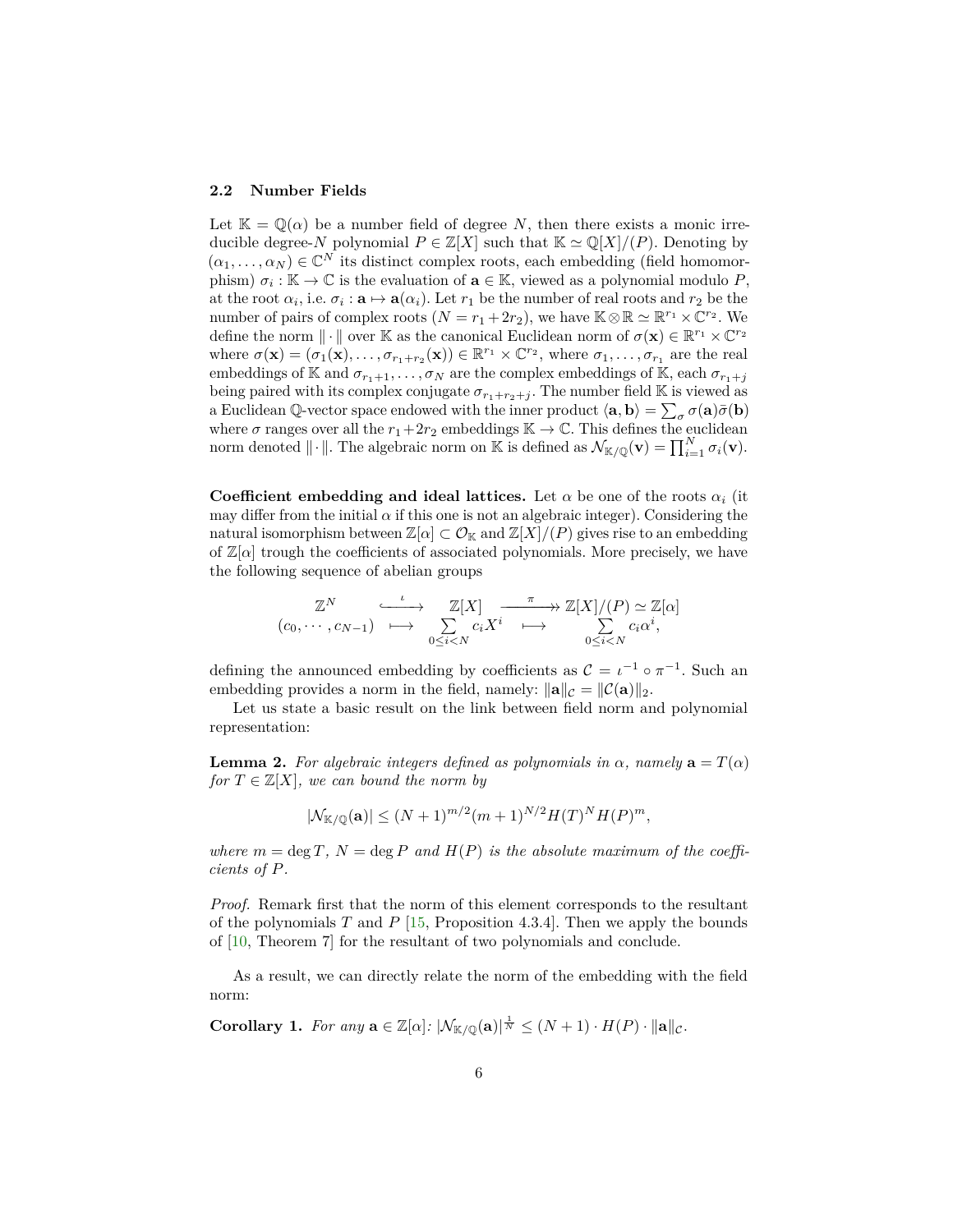**Canonical embedding and ideals.** A remarkable property of the canonical embedding is the way it represents the ring of integers and more generally every integral ideal. Indeed, the embedding  $\sigma(\mathfrak{a})$  of any integral ideal  $\mathfrak{a}$  is a Euclidean lattice. In particular, for the ring of integers, we have that  $\sigma(\mathcal{O}_{\mathbb{K}})$  is a lattice. Its (co)volume is called the *discriminant*  $\Delta$ <sub>K</sub> of the field K. Therefore, one can compute the discriminant as a determinant: for  $(\mathbf{b}_1, \ldots, \mathbf{b}_N)$  an integral basis of  $\mathcal{O}_{K}$ , we have

$$
\Delta_{\mathbb{K}} = \left( \det \begin{pmatrix} \sigma_1(\mathbf{b}_1) & \sigma_1(\mathbf{b}_2) & \cdots & \sigma_1(\mathbf{b}_N) \\ \sigma_2(\mathbf{b}_1) & \cdots & & \vdots \\ \vdots & & \ddots & \vdots \\ \sigma_N(\mathbf{b}_1) & \cdots & \cdots & \sigma_N(\mathbf{b}_N) \end{pmatrix} \right)^2.
$$

Loosely speaking, the discriminant is a size measure of the integer ring. That is why we use it to express the complexity when we work with number fields or rings of integers. Moreover, it acts as a proportionality coefficient between the norm of an ideal and the covolume of its embedding:

**Lemma 3.** For any integral ideal  $a$  of  $K$ , we have  $\sigma(a)$  is a lattice of  $\mathbb{R}^N$  and

$$
\text{Vol}\left(\sigma(\mathfrak{a})\right) = \sqrt{|\Delta_{\mathbb{K}}|} \mathcal{N}\left(\mathfrak{a}\right),
$$

*where*  $Vol(\mathcal{L})$  *is the covolume of the lattice*  $\mathcal{L}$ *.* 

**Smoothness of ideals.** To evaluate the probability of smoothness of ideals, we need to assume the same unproven heuristic as in [5,8], directly derived from what has been proved for integers by Canfield, Erdős and Pomerance [13]. Let  $\mathcal{P}(x, y)$  be the probability that a principal ideal of  $\mathcal{O}_{\mathbb{K}}$  of norm bounded by x is a power-product of prime ideals of norm bounded by *y*. Then, we have

**Heuristic 1 ([5, Heuristic 1])** *We assume that under the Generalized Riemann Hypothesis (GRH), the probability*  $\mathcal{P}(x, y)$  *satisfies* 

$$
\mathcal{P}(x, y) \ge e^{-u \log u(1 + o(1))} \quad \text{for } u = \frac{\log x}{\log y}.
$$

Heuristic 1 was put in perspective with Scourfield's work [40] by Biasse and Fieker [8, Section 3.1]. In the number field setting, the previous heuristic admits a neat rewriting in terms of the handy *L*-notation:

**Corollary 2** ([5, Corollary 2.1]). Let  $x = \lfloor \log L_{|\Delta_{\mathbb{K}}|}(a, c) \rfloor$  and the smooth*ness bound*  $y = \left[ \log L_{|\Delta_k|} (b, c') \right]$ . Then assuming Heuristic 1, the probabil*ity*  $\mathcal{P}(x, y)$  *that an ideal of*  $\mathcal{O}_{\mathbb{K}}$  *of norm bounded by x is a power-product of prime ideals of norm bounded by y satisfies*

$$
\mathcal{P}(x,y) \ge L_{|\Delta_{\mathbb{K}}|} \left( a - b, \frac{-c}{c'}(a - b) \right).
$$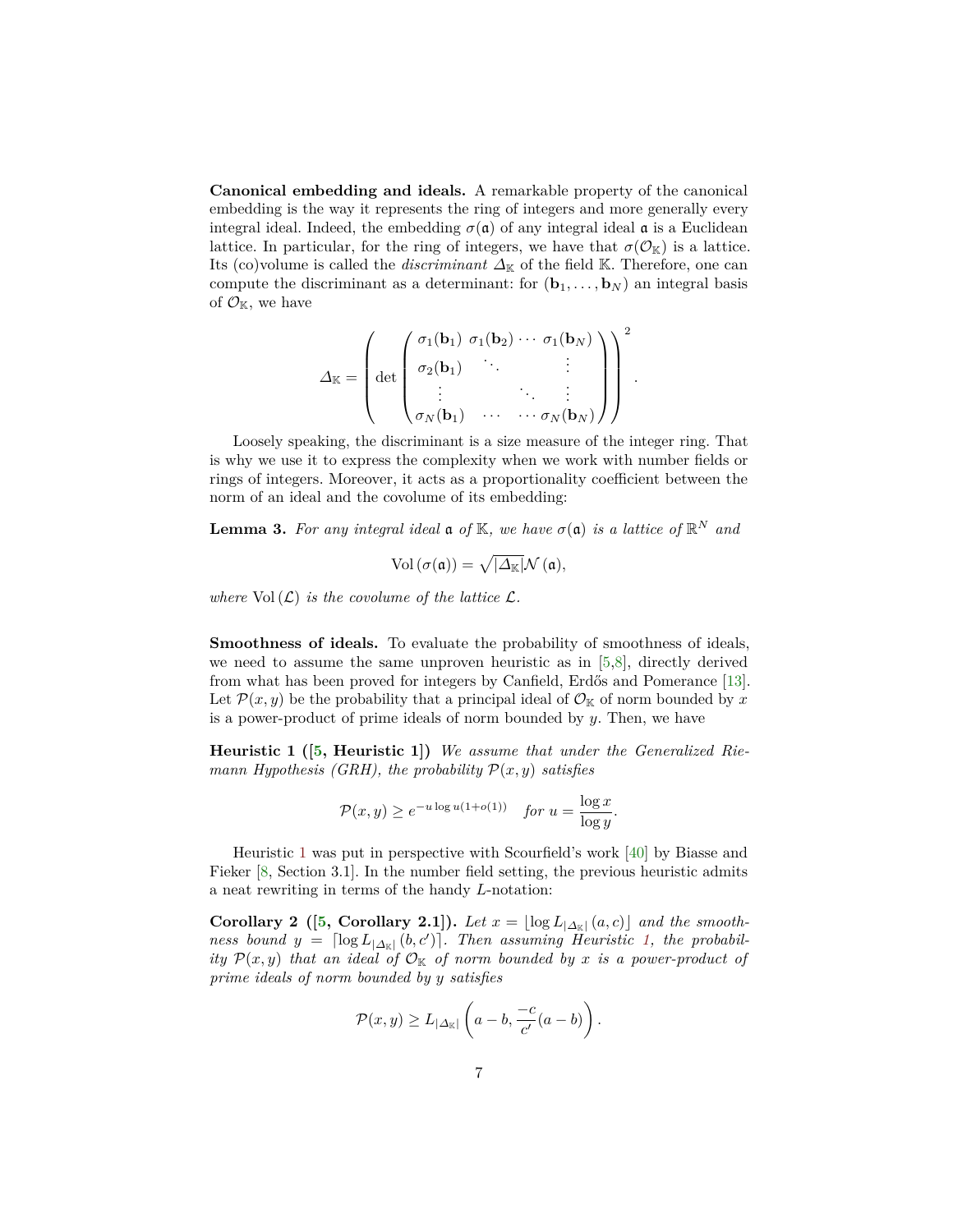A similar assertion for smoothness of ideals was proved by Seysen [41] in 1985 for the quadratic case, but for arbitrary degree, it remains conjectural, even under GRH. This is one of the reasons why the complexity of the number field sieve (NFS) [29] is still a heuristic estimation.

#### **2.3 Cyclotomic fields and Cyclotomic Integers**

We denote by  $\Phi_m$  the *m-th cyclotomic polynomial*, that is the unique irreducible polynomial in  $\mathbb{Q}[X]$  dividing  $X^m - 1$  that is not a divisor of any of the  $X^k - 1$ for  $k < m$ . Its roots are thus the *m*-th primitive roots of the unity. Therefore, cyclotomic polynomials can be written in closed form as:

$$
\varPhi_m = \prod_{\substack{1 \leq k \leq m \\ \gcd(k,m)=1}} \left( X - e^{2i\pi \frac{k}{m}} \right).
$$

The *m*-th cyclotomic field  $\mathbb{Q}(\zeta_m)$  is obtained by adjoining a primitive *m*-th root  $\zeta_m$  of unity to the rational numbers. As such,  $\mathbb{Q}(\zeta_m)$  is isomorphic to the splitting field  $\mathbb{Q}[X]/(\Phi_m)$ . Its degree over  $\mathbb{Q}$  is deg $(\Phi_m)$ , that is  $\varphi(m)$ , where  $\varphi$ is the Euler totient function. In this specific class of number fields, the ring of integer is precisely  $\mathbb{Z}[X]/(\Phi_m) \cong \mathbb{Z}[\zeta_m]$  (see [46, Theorem 2.6] for a proof of this statement).

The canonical embedding can also be easily presented since the embeddings are the linear functions sending  $\zeta_m$  to  $\zeta_m^j$ , for  $j \in (\mathbb{Z}/m\mathbb{Z})^*$ . Since the roots come in conjugate pairs  $(\zeta_m^j = -\zeta_m^{m-j}$  for all *j*), we can write down the Log-embedding by indexing over the quotient  $G = (\mathbb{Z}/m\mathbb{Z})^*/\{-1,1\}$ :

Log(x): 
$$
\mathbb{K} \longrightarrow \mathbb{R}^{\varphi(m)/2}
$$
  
\n $P \mod \Phi_m \mapsto \left( \log |P(\zeta_m^j)| \right)_{j \in G}.$ 

The discriminant of  $\mathbb{Q}(\zeta_m)$  has a closed form expression [46, Proposition 2.7]:

$$
\Delta_{\mathbb{Q}(\zeta_m)} = (-1)^{\varphi(m)/2} \frac{m^{\varphi(m)}}{\prod_{p|m} p^{\varphi(m)/(p-1)}},
$$

where the product in the denominator is over primes *p* dividing *m*.

*Example 1.* For a prime-power cyclotomic field, we get  $\left| \Delta_{\mathbb{Q}(\zeta_{p^k})} \right| = p^{(kp-k-1)p^{k-1}}$ . In particular, when  $p = 2$ ,  $\left| \Delta_{\mathbb{Q}(\zeta_{2n+1})} \right| = 2^{n2^n}$ .

For power-of-two cyclotomic fields, we then have  $L_{|\Delta_{\mathbb{K}}|}(\alpha) = 2^{O(N^{\alpha} \log(N))}$ . Thus, writing the complexity as  $L_{|\Delta_K|}(\alpha)$  or  $2^{O(N^{\alpha}\log(N))}$  is equivalent. We choose to use the *L*-notation, since it eases the exposition of the complexities presented in this paper.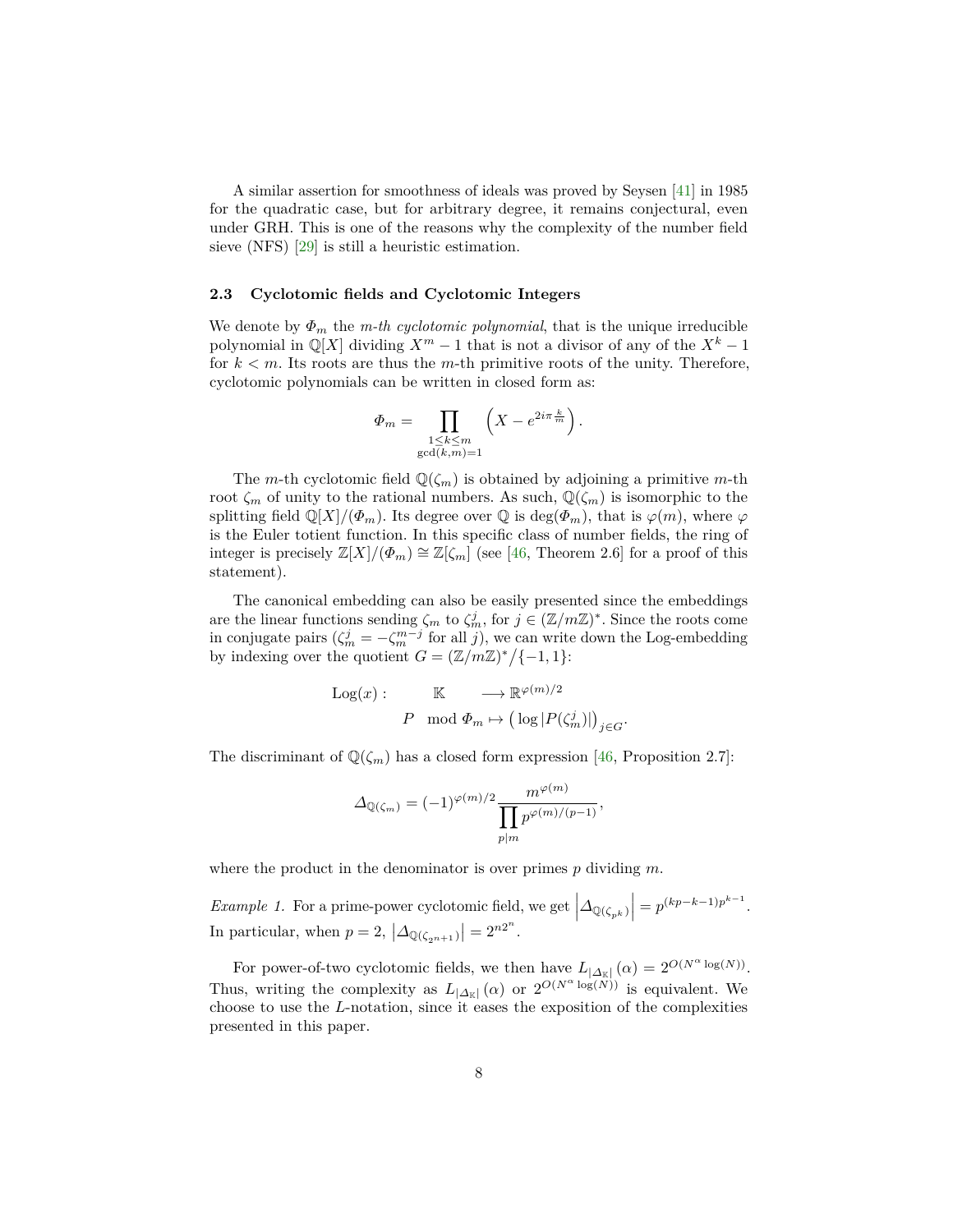#### **2.4 Cyclotomic units**

Giving the complete description of the units of a generic number field is a computationally hard problem of algorithmic number theory. However it is possible to describe a subgroup of finite index of the unit group, called the *cyclotomic units*. This subgroup contains all the units that are products of numbers<sup>8</sup> of the form  $\zeta_m^i - 1$  for any  $1 \leq i \leq m$ . More precisely we have

**Lemma 4** (Lemma 8.1 of  $[46]$ ). Let m be a prime power, then the group C *of cyclotomic units is generated by*  $\pm \zeta_m$  *and*  $(\mathbf{b}_i)_{1 \leq i \leq m}$ *, where* 

$$
\mathbf{b}_i = \frac{\zeta_m^i - 1}{\zeta_m - 1}.
$$

The index of the subgroup of cyclotomic units in the group of units is  $h^+(m)$ , the class number of the totally real subfield of  $\mathbb{Q}(\zeta_m)$  (see for instance [46]). In the case of power-of-two  $m$ , a well supported conjecture clarifies the value of  $h^+$ .

**Heuristic 2 (Weber's class number problem)** *We assume that for powerof-two cyclotomic fields, the class number of its totally real subfield is 1.*

Thus, under Weber's heuristic, the cyclotomic units and the units coincide in the power-of-two cyclotomic fields.

## **3 Principal-Ideal Problem and Cryptography**

Among all the FHE schemes proposed in the last decade, the security of a couple of them directly relies on the ability to find relatively short generators in principal ideals. This is the case of the proposal of Smart and Vercauteren [43], which is a simplified version of the original scheme of Gentry [21]. Other schemes based on the same security assumptions include the Soliloquy scheme of Campbell, Groves and Shepherd [12] and the candidates for multilinear maps [20,28]. More formally, the underlying — presumably hard — problem is the following one, already known as SPIP (Short Principal Ideal Problem) or SG-PIP (Short Generator-Principal Ideal Problem): given some Z-basis of a principal ideal with a promise that it possesses a "short" generator **g** for the Euclidean norm, find this generator or at least a short enough generator of this ideal.

The strategy to address this problem roughly splits in two main steps:

- 1. Given the Z-basis of the ideal, find a generator, not necessarily short, that is  $\mathbf{g}' = \mathbf{g} \cdot \mathbf{u}$  for a unit **u**.
- 2. From  $g'$ , find a short generator of the ideal.

<sup>&</sup>lt;sup>8</sup> One should notice that if *m* is a prime power,  $\zeta_m^i - 1$  is not a unit, but **b**<sub>*i*</sub> is.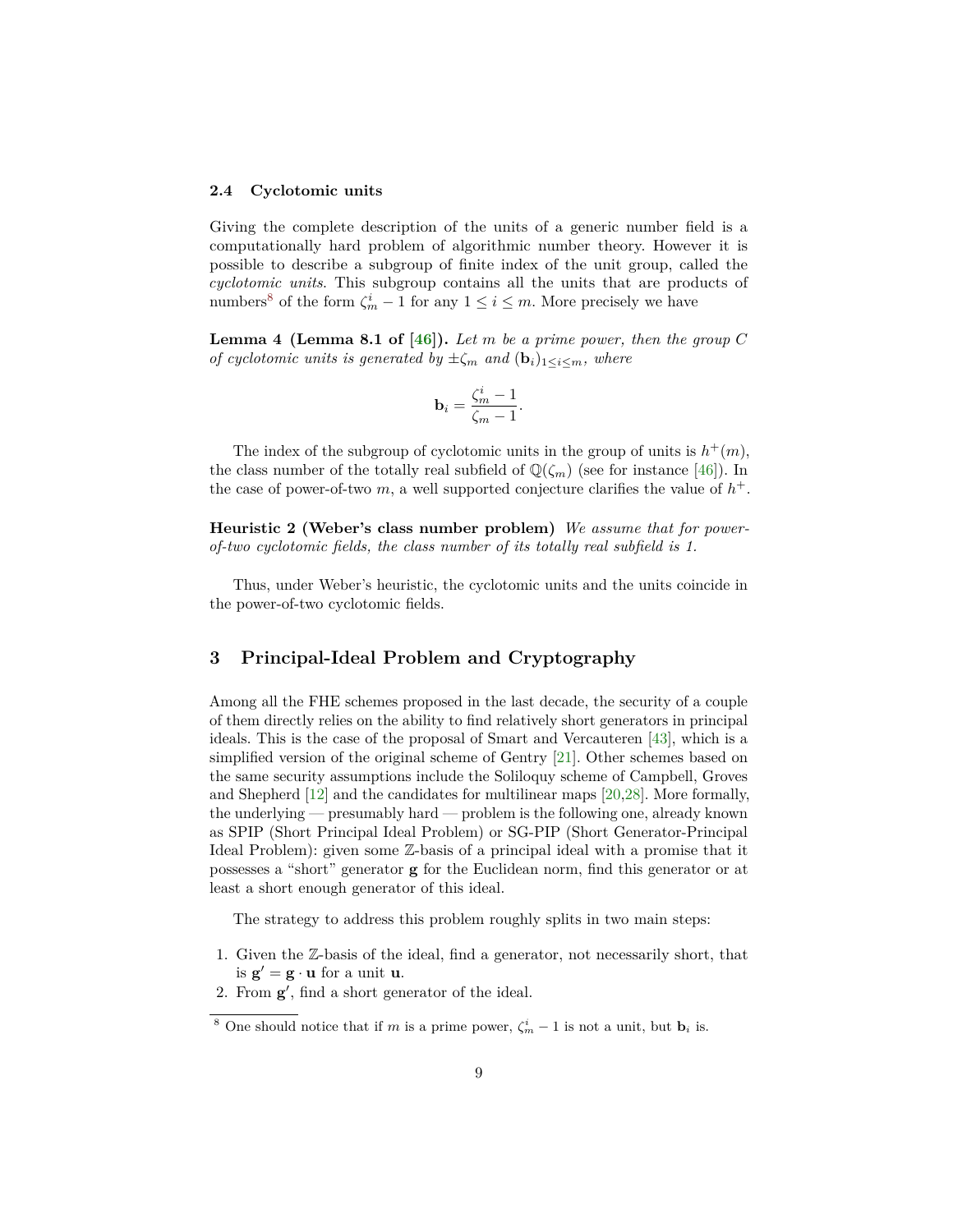Recently, several results have allowed to deal with the second step. Indeed, Campbell, Groves and Shepherd  $[12]$  claimed in 2014 an — although unproven – efficient solution for power-of-two cyclotomic fields, confirmed by experiments conducted by Schank [39] in 2015. Eventually, the proof was provided by Cramer, Ducas, Peikert, and Regev [17] in 2015. Throughout this paper, we focus on the resolution of the first step, known as PIP (Principal Ideal Problem). Nonetheless, for completeness, we present briefly the reduction from SPIP to PIP in section 4.4.

As a direct illustration of the resolution of this problem, we present an attack on the scheme that Smart and Vercauteren present in [43], which leads to a *full key recovery*. This attack is our key thread through the exposition of the algorithm. Before going any further in the details of the attack, we recall in Figure 2 the key generation process in the case of power-of-two cyclotomic fields. This instantiation is the one chosen by the authors for presenting their implementation results.

- 2. Let  $F(X) = X^N + 1$  be the polynomial defining the cyclotomic field  $\mathbb{K} = \mathbb{Q}(\zeta_{2N})$ .
- 3. Set  $G(X) = 1 + 2 \cdot S(X)$  for  $S(X)$  of degree  $N-1$  with coefficients absolutely bounded by  $2^{\sqrt{N}}$ , such that the norm  $\mathcal{N}(\langle G(\zeta_{2N})\rangle)$  is prime.
- 4. Set  $\mathbf{g} = G(\zeta_{2N}) \in \mathcal{O}_{\mathbb{K}}$ .
- 5. Return (sk =  $\mathbf{g}, \mathbf{pk} = \text{HNF}(\langle \mathbf{g} \rangle)$ .

Fig. 2: Key Generation of the scheme [43].

*Remark 1.* The public key can be any Z-basis of the ideal generated by **g**, or even a two-elements representation of this ideal. Precisely, [43] provides the public key as a pair of elements that generates the lattice. This is always possible, see [15, Section 4.7.2. We make the choice of the Hermite Normal Form representation<sup>9</sup>.

As our attack consists in a full secret key recovery, realized directly from the public key, we do not mention here the encryption and decryption procedures. Even though this work tackles more on the principal ideal problem than on this reduction, we emphasize the fact that the output of this reduction to a short generator can be any one of the  $\mathbf{g} \cdot \zeta_{2N}^i$ , having same Euclidean norm for any  $1 \leq i \leq 2N$ . Nonetheless, this does not represent an issue, since all of these keys are equivalent with regard to the decryption procedure. In addition, in this precise construction of the Smart and Vercauteren FHE scheme, the only odd coefficient of  $G(X)$  is the last one, so that we may recover the exact generator **g** readily.

The whole complexity of our attack is subexponential, in  $L_{|\Delta_{\mathbb{K}}|}(1/2)$ . This beats the previous state-of-the-art in  $L_{|\Delta_K|}(2/3)$ , derived from the combined work of  $[8]$  and  $[17]$ .

<sup>1.</sup> Fix the security parameter  $N = 2^n$ .

<sup>&</sup>lt;sup>9</sup> The definition of the HNF is recalled for completeness in Appendix A.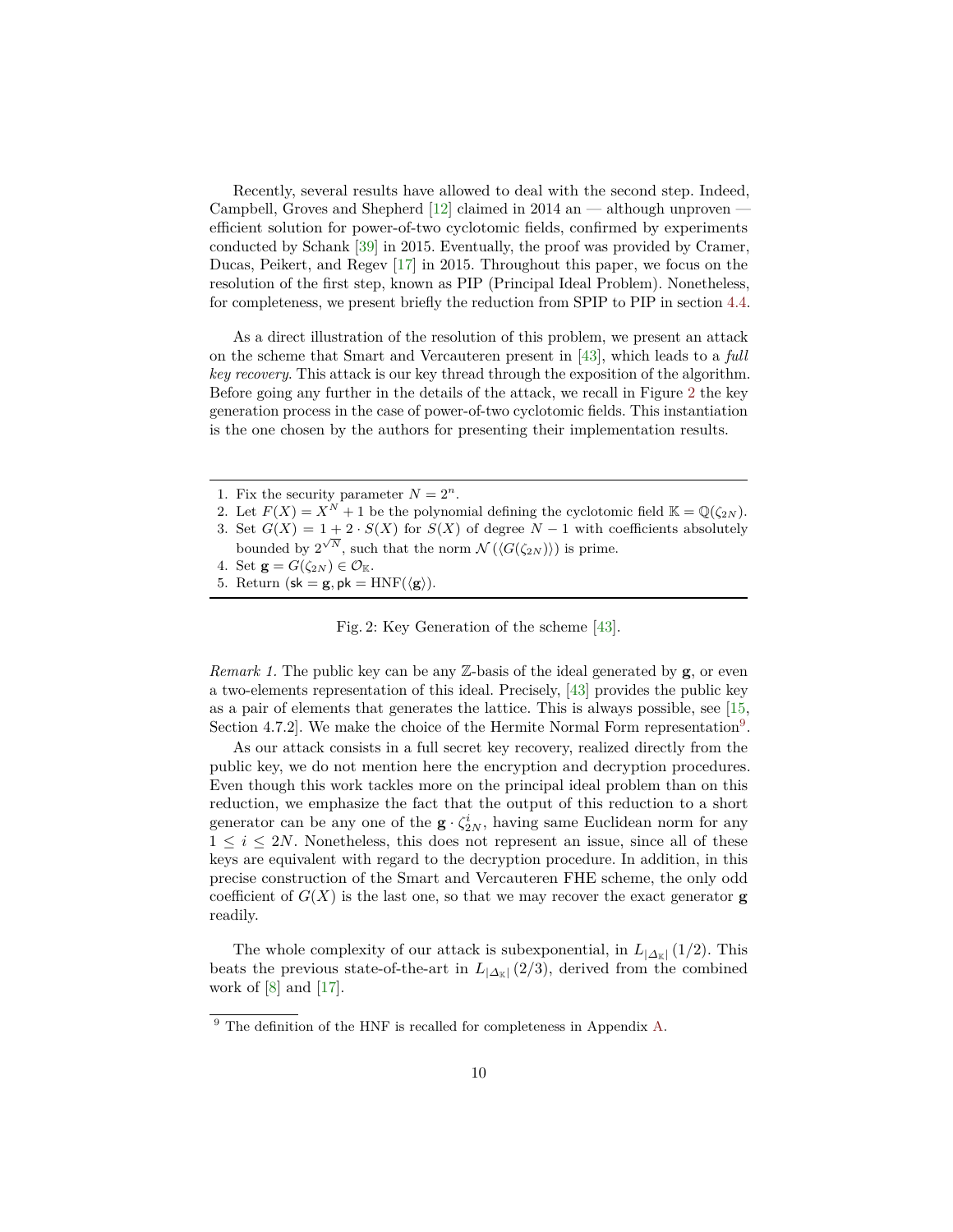## **4 Solving the PIP or how to perform a full key recovery?**

We recall that our ultimate goal is to perform a full key recovery given only the public elements. As mentioned in [43], this problem is obviously much more difficult than recovering a plain-text from a cipher-text which is based on the bounded distance decoding problem and the security level is set according to this latter problem. We first give an overview of the whole strategy and then get an in-depth view of each part. But before going any further into the details of the attack, let us fix the notations and recurrent objects we are going to use. The number field where the PIP is defined is  $\mathbb{Q}(\zeta_{2N})$ , for  $N=2^n$ , defined by the polynomial  $X^N + 1$ , in the same fashion as in Section 2.3. For the sake of notation simplicity,  $\zeta_{2N}$  is simply denoted by  $\zeta$ . Though we focus on power-of-two cyclotomic fields, all our results can be easily generalized to arbitrary prime-power cyclotomic fields. Our starting point is the public key, that is, a somewhat "bad" basis of the principal ideal  $\mathcal{I} = \langle \mathbf{g} \rangle$ , generated by the secret key **g**.

Before any other operations, the dimension of the ideals involved is shrunk by half by reducing the problem to an equivalent one in the *totally real subfield*  $\mathbb{Q}(\zeta + \zeta^{-1})$ . This is not mandatory (see [6]), but it eases the computation. This part of the algorithm is a straightforward consequence of the Gentry-Szydlo algorithm introduced in [22]. The problem is now reduced to the research of a generator of an ideal  $\mathcal{I}^+$  in the totally real subfield. Then, the strategy appears to be recursive reductions of ideals, until we eventually reach a  $B$ -smooth ideal  $\mathcal{I}^s$ , for a fixed bound  $B > 0$  and an algebraic integer **h** such that  $\langle \mathbf{h} \rangle = \mathcal{I}^+ \cdot \mathcal{I}^s$ . This is the q*-descent phase*.

We are now interested in finding a generator of  $\mathcal{I}^s$ . We use a strategy based on *class group computation*. It consists in finding a generating set of all the relations between generators of the class group, and then rewrite the input ideal with respect to these generators. Then we can recover a generator  $\mathbf{h_0}$  of  $\mathcal{I}^s$  by solving a linear system of equations. It then permits to derive the generator of the ideal  $\mathcal{I}^+$ : **h** ·  $\mathbf{h_0}^{-1}$ . A generator of the public-key ideal is then obtained by lifting it from the totally real subfield to the initial number field  $\mathbb{O}(\zeta)$ . It suffices to multiply the current generator by another integer obtained during the computation. Now the PIP is solved, it only remains a final step to recover the secret key: perform the reduction from this generator to a short one, using the method of [17].

Consequently, the full algorithm can be split in four main steps, which are, in a nutshell:

- 1. Perform a reduction from the cyclotomic field to its totally real subfield, allowing to work in smaller dimension.
- 2. Then a q-descent makes the size of involved ideals decrease.
- 3. Collect relations and run linear algebra to construct small ideals and a generator.
- 4. Eventually run the derivation of the small generator from a bigger one.

Let us now get into the details of all these parts.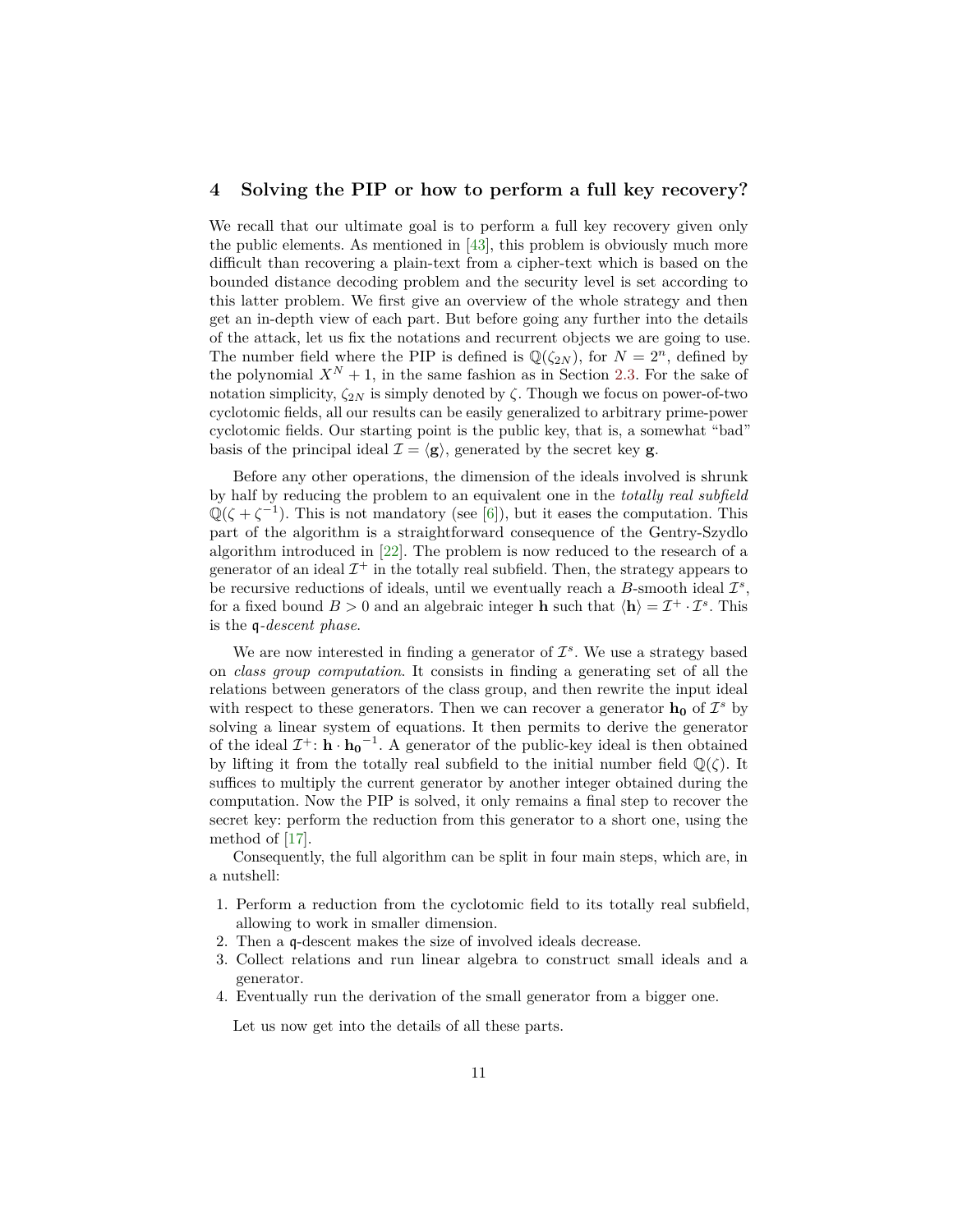#### **4.1 Step 1: Reduction to the totally real subfield**

Starting with the public key, we get a  $\mathbb{Z}$ -basis  $(\mathbf{b}_1, \ldots, \mathbf{b}_N)$  of an ideal  $\mathcal{I}$  belonging to the cyclotomic field  $\mathbb{Q}(\zeta)$  of dimension<sup>10</sup> *N*. The larger the dimension is, the harder it is to handle and even only represent such objects. However, it is possible to halve the dimension. The main part of this step relies on the so-called *Gentry-Szydlo* (GS) algorithm, first described in [22] as an attack on the NTRU scheme and later revised and generalized by Lenstra and Silverberg in [30].

This original algorithm takes as input a  $\mathbb{Z}$ -basis of an ideal  $\mathcal I$  in the ring  $\mathbb{Z}[X]/(X^N + 1)$  — with the promise to be principal — and the algebraic integer  $\mathbf{u} \cdot \bar{\mathbf{u}}$ , for **u** a generator of  $\mathcal{I}$ . Here,  $\bar{\mathbf{u}}$  denotes the conjugate of **u** for the automorphism defined by  $\zeta \mapsto \zeta^{-1}$ . It then recovers in polynomial time the element **u**. In our case, we can not perform the recovery of the generator **g**, secret key of the scheme, since *a priori* we do not have access to any kind of information about the product  $\mathbf{g} \cdot \bar{\mathbf{g}}$ .

To overcome this difficulty, we introduce another integer  $\mathbf{u} = \mathcal{N}(\mathbf{g}) \mathbf{g} \bar{\mathbf{g}}^{-1}$ , as described by Garg, Gentry, and Halevi in [20, Section 7.8.1]. One should notice that the norm factor is only there to avoid introduction of denominators in the definition of **u**. Although **u** is still unknown at this point, thanks to the Z-basis of  $\langle \mathbf{g} \rangle$  we can construct a Z-basis of  $\langle \mathbf{u} \rangle$  and deriving the product  $\mathbf{u} \cdot \mathbf{\bar{u}}$  which simply corresponds to  $\mathcal{N}(\mathbf{g})^2$ .

Hence, we get access to **u** in polynomial time using GS. From this element **u**, we directly reconstruct  $\mathbf{g}\bar{\mathbf{g}}^{-1}$  and using the basis of  $\mathcal{I}$ , we then introduce the family of vectors

$$
\mathbf{c}_i = \mathbf{b}_i \left( 1 + \frac{\bar{\mathbf{g}}}{\mathbf{g}} \right),
$$

providing a basis of the ideal  $\mathcal{I}^+$  generated by  $\mathbf{g} + \bar{\mathbf{g}}$ . The reader should notice that this ideal belongs to the totally real subfield  $\mathbb{Q}(\zeta + \zeta^{-1})$ , of index 2 in  $\mathbb{Q}(\zeta)$ . From now on, we denote by  $\mathcal{O}_{\mathbb{K}}^+$  the ring of integers of  $\mathbb{Q}(\zeta + \zeta^{-1})$ , corresponding to  $\mathcal{O}_\mathbb{K} \cap \mathbb{Q}(\zeta + \zeta^{-1}).$ 

Let us suppose briefly that we know the generator  $\mathbf{g} + \bar{\mathbf{g}}$  of  $\mathcal{I}^+$ . Then it would be sufficient to multiply it by  $\frac{1}{1+g\bar{g}^{-1}}$  to recover the secret key **g**. Hence, we have reduced the problem of finding a generator of the idea  $\mathcal I$  belonging to the cyclotomic field of dimension  $N$  to the one of finding a generator of ideal  $\mathcal{I}^+$  that belongs to the totally real subfield, whose dimension is  $\frac{N}{2}$ . For a more detailed presentation of this technique, see [20, Theorem 8].

Note that even though the generator is known up to a unit — i.e.  $(\mathbf{g} + \bar{\mathbf{g}}) \cdot \mathbf{v}$ for  $\mathbf{v} \in \mathcal{U}_{\mathbb{Q}(\zeta)}$  — the generator of  $\mathcal{I}$  recovered is  $\mathbf{g} \cdot \mathbf{v}$ . This suffices, thanks to the last reduction part, to recover a short generator.

One could wonder if working in a real field has some relevant matter with the upcoming parts of the attack. The answer is up to our knowledge negative and we are only interested in the halving of dimension. For the asymptotic complexity,

<sup>&</sup>lt;sup>10</sup> The smallest security parameters of the Smart and Vercauteren scheme is  $N = 256$ .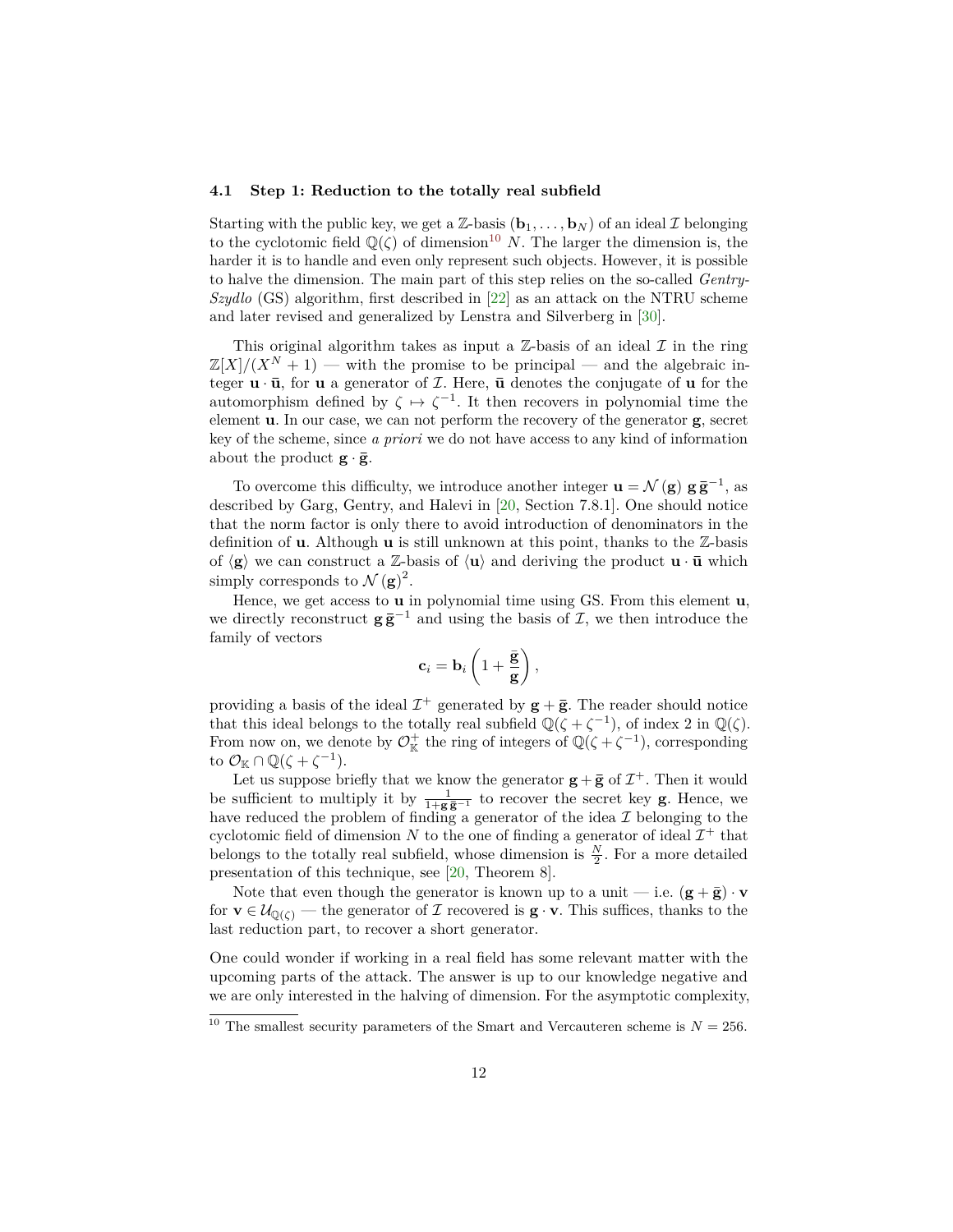this initial reduction is somehow not meaningful since it only gives a speedup of a constant factor in the exponent. But in practice, it allows to double the dimension of the tractable cases, implying tackling security parameters twice bigger!

#### **4.2 Step 2:** q**-descent phase**

Let us momentarily set aside the algebraic integer obtained in the previous phase and only focus on the ideal  $\mathcal{I}^+$ . By construction, it is principal and generated by  $\mathbf{g} + \bar{\mathbf{g}}$ . From now on, all the computations are performed in the totally real subfield of dimension  $\frac{N}{2}$ , and from then on *N* becomes  $\frac{N}{2}$ .

The goal of this phase is to find an integer **h** and a *B*-smooth principal ideal  $\mathcal{I}^s$ , such that  $\langle \mathbf{h} \rangle = \mathcal{I}^+ \cdot \mathcal{I}^s$ , for a certain bound  $B > 0$ . These objects are discovered recursively, by generating at each step ideals of norm smaller and smaller. This descent strategy derives from discrete logarithm computations (see  $[1,25]$ ) and has been adapted to number fields of large degree by Biasse [5, Section 3.2]. Since we want a global complexity in  $L_{|\Delta_{\mathbb{K}}|}(1/2)$ , the smoothness bound *B* is chosen<sup>11</sup> in  $L_{|\Delta_{\mathbb{K}}|}(\tilde{1}/2)$ . In order to bootstrap this q-descent, we first need to find an ideal that splits in the class group as a product of multiple prime ideals of controlled norm, that is in our case, upper bounded by  $L_{|\Delta_K|}(1)$ .

**Initial round: classical DBKZ reduction.** As announced, we aim to construct efficiently a  $L_{|\Delta_{\mathbb{K}}|}(1)$ -smooth principal ideal from  $\mathcal{I}^+$ . Formally, we want to prove the following:

**Theorem 3.** *Let* K *be a number field. Assuming Heuristic 1, from any ideal*  $\mathfrak{a} \subset \mathcal{O}_{\mathbb{K}}$ , it is possible to generate in expected time  $L_{|\Delta_{\mathbb{K}}|}(1/2)$  *an integral ideal* b *that is*  $L_{|\Delta_{\mathbb{K}}|}(1)$ *-smooth and an integer* **v** *such that:* 

$$
\langle \mathbf{v} \rangle = \mathfrak{a} \cdot \mathfrak{b}.
$$

The difficulty of this preliminary part is that *a priori* the norm of the input ideal a can be large. We thus want to construct at first an ideal whose norm is bounded independently from  $\mathcal{N}(\mathfrak{a})$  in the same ideal class as  $\mathfrak{a}$ . We proceed by ideal-lattice reduction, as Biasse did in [5, Section 2.2]. Through the canonical embedding, any integral ideal a can be viewed as a Euclidean lattice. As usual when dealing with lattice reduction, we are interested in small vectors, or equivalently here, integers with small Euclidean norm. Let us first study the guarantees that a classical DBKZ-reduction offers on the embedding of a.

<sup>&</sup>lt;sup>11</sup> Justification of this choice appears explicitly when we study the complexity of the q-descent in the algorithm.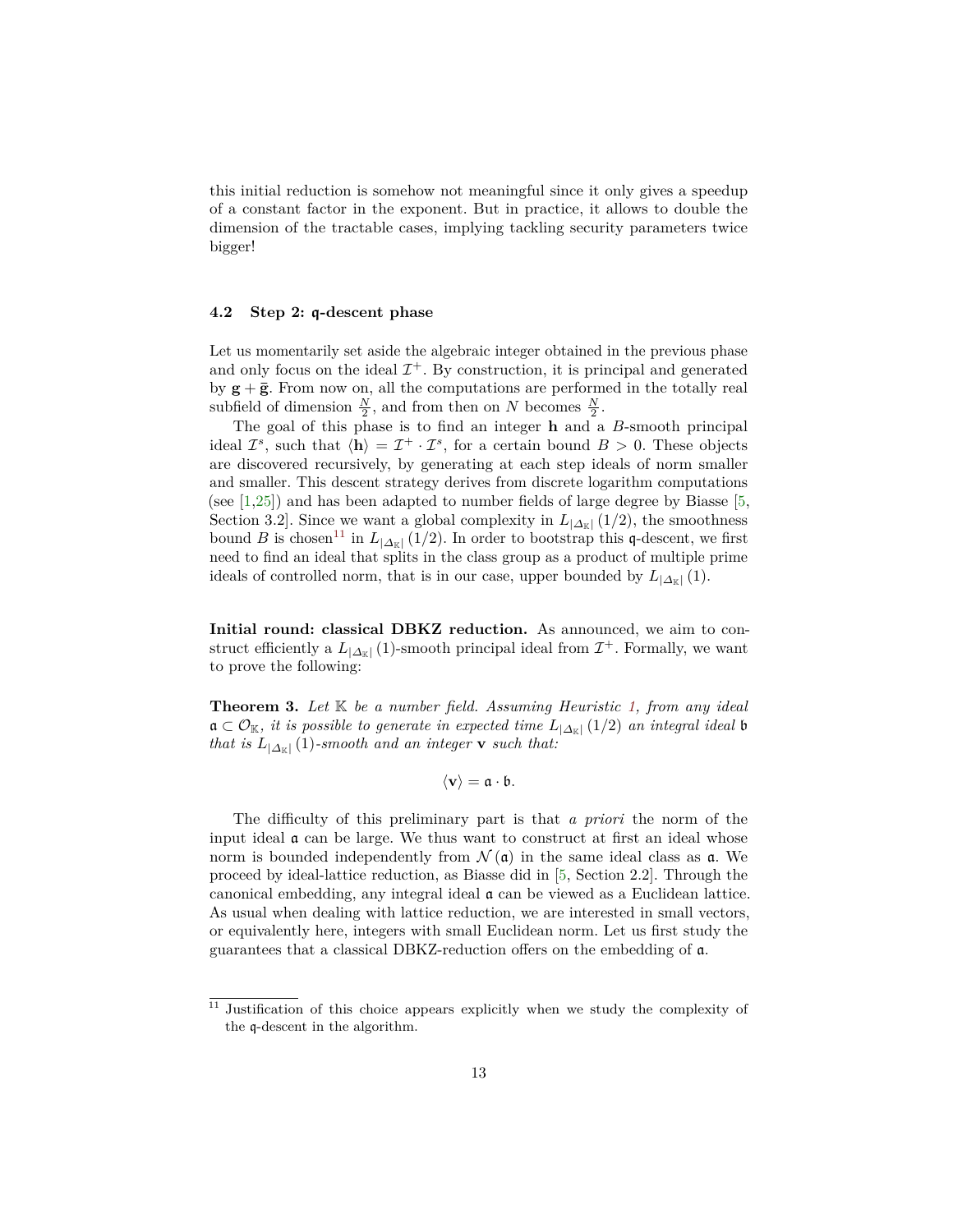**Lemma 5.** Let  $K$  be a number field of degree  $N, \beta \in \{1, \ldots, N\}$ , and a be *an ideal of*  $\mathcal{O}_{\mathbb{K}}$ *. Then it is possible to find a short element*  $\mathbf{v} \in \mathfrak{a}$  *in time*  $Poly(N, \log N(\mathfrak{a})) (3/2 + o(1))$ <sup> $\beta/2$ </sup>, that satisfies:

$$
\|\mathbf{v}\| \leq \beta^{\frac{N}{2\beta}} \cdot |\Delta_{\mathbb{K}}|^{\frac{1}{2N}} \cdot \mathcal{N}\left(\mathfrak{a}\right)^{\frac{1}{N}}
$$

*where*  $\Vert . \Vert$  *denotes the Euclidean norm.* 

*Proof.* This is only a direct application of Theorem 1 and Lemma 3. Indeed, let **v** be the short vector output by DBKZ applied to the lattice of the embedding of a. It has determinant  $\mathcal{N}(\mathfrak{a}) \sqrt{|\Delta_{\mathbb{K}}|}$ , yielding the announced upper bound.

Since the ideal  $\alpha$  contains  $\langle \mathbf{v} \rangle$ , there exists a unique integral ideal  $\beta$  satisfying  $\langle \mathbf{v} \rangle = \mathbf{\mathfrak{a}} \cdot \mathbf{\mathfrak{b}}$ . From the guarantees on  $\|\mathbf{v}\|$ , we can bound the norm of this new ideal b.

**Corollary 3.** *With the same notations as in Lemma 5, we have*

$$
\mathcal{N}(\mathfrak{b}) \leq \beta^{\frac{N^2}{2\beta}} \cdot \sqrt{|\Delta_{\mathbb{K}}|}.
$$

*Proof.* From Lemma 5, we have

$$
\|v\| \leq \beta^{\frac{N}{2\beta}} \cdot |\varDelta_{\mathbb{K}}|^{\frac{1}{2N}} \cdot \mathcal{N}\left(\mathfrak{a}\right)^{\frac{1}{N}}.
$$

Thus, its field norm is below the *N*-th power of this bound — the  $N^N$  term is negligible here — and so:

$$
\mathcal{N}\left(\langle \mathbf{v}\rangle\right) \leq \beta^{\frac{N^2}{2\beta}}\cdot \sqrt{|\Delta_{\mathbb{K}}|}\cdot \mathcal{N}\left(\mathfrak{a}\right).
$$

As a consequence, since  $\langle \mathbf{v} \rangle = \mathfrak{a} \cdot \mathfrak{b}$ , we have by the multiplicative property of the norm  $\mathcal{N}(\mathfrak{b}) \leq \beta^{\frac{N^2}{2\beta}} \cdot \sqrt{|\Delta_{\mathbb{K}}|}.$ 

*Remark 1.* Because K is a cyclotomic field, we may choose a block-size  $\beta$ in  $\log L_{|\Delta_{\mathbb{K}}|}(1/2)$  since  $\log L_{|\Delta_{\mathbb{K}}|}(1/2) = N^{1/2 + o(1)} \leq N$ . Then Corollary 3 generates in time  $L_{|\Delta_K|} (1/2)$  an integral ideal of norm bounded by  $L_{|\Delta_K|} (3/2)$ .

This last result allows us to find an ideal of norm bounded independently from  $\mathcal{N}(\mathfrak{a})$ . We then want this new ideal to split in the class group as a product of multiple prime ideals of controlled norms. Thanks to Corollary 2, the probability of an integral ideal  $\mathfrak b$  of norm bounded by  $L_{|\Delta_{\mathbb K}|}(3/2)$  to be  $L_{|\Delta_{\mathbb K}|}(1)$ -smooth is greater than  $L_{|\Delta_K|}(1/2)^{-1}$ . In addition, using ECM for testing smoothness keeps the complexity in  $L_{|\Delta_{\mathbb{K}}|}(1/2)$ . The analysis of this part is left for Section 4.5. Therefore, repeating the last construction  $L_{|\Delta_K|}(1/2)$  times on randomized independent inputs eventually yields a  $L_{|\Delta_{\kappa}|}(1)$ -smooth ideal. The simplest strategy to perform this randomization of the input ideal is to compose it with some factors of norm less than  $B = L_{|\Delta_{\mathbb{K}}|}(1/2)$ . Formally, we denote by  $\mathcal{B} = {\mathfrak{p}}_1, \ldots, {\mathfrak{p}}_{|\mathcal{B}|}$  the set of all prime ideals of norm upper bounded by  $L_{|\Delta_{\mathbb{K}}|}(1/2)$ . Let  $k, A > 0$  be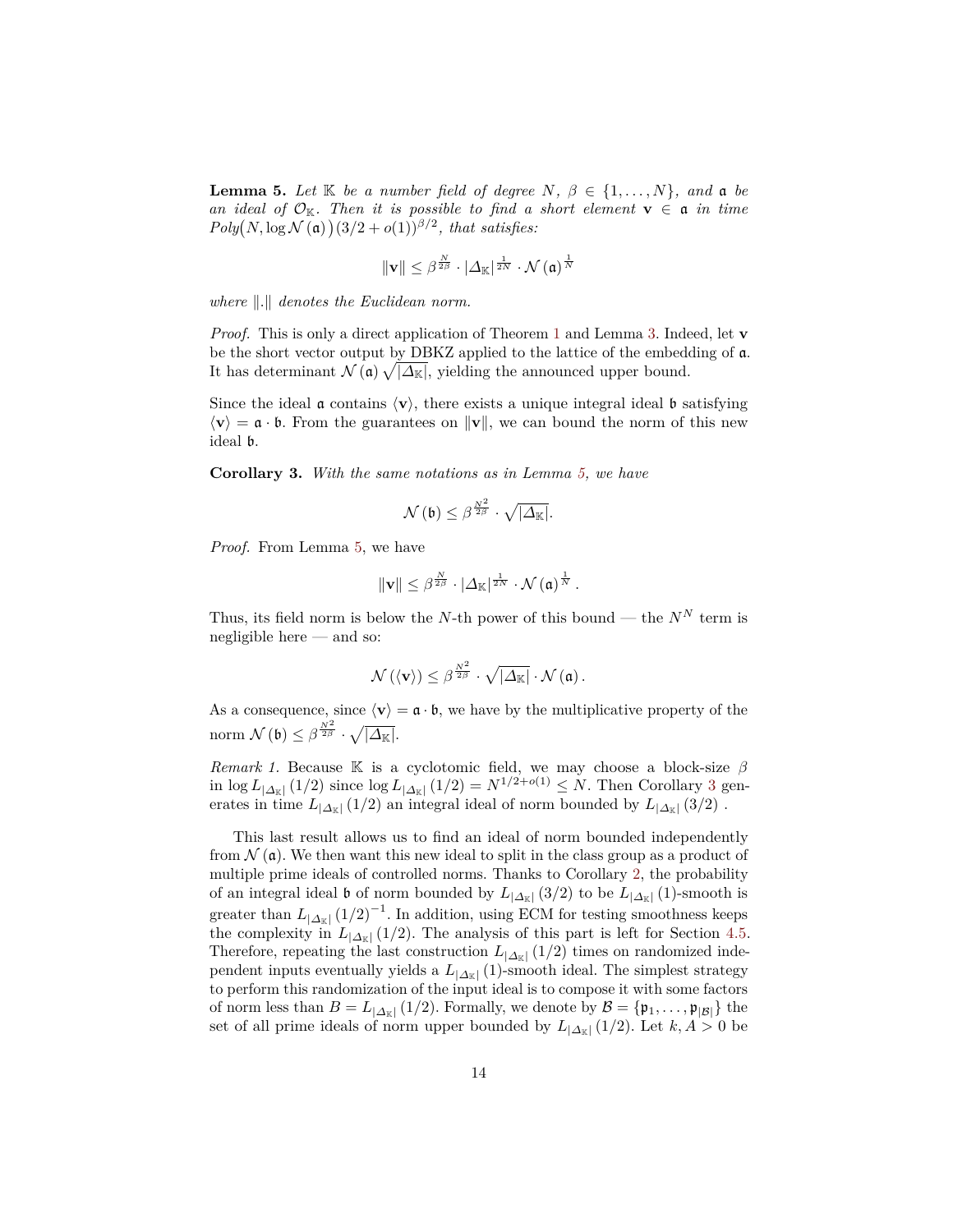fixed integers. We choose  $\mathfrak{p}_{j_1}, \ldots, \mathfrak{p}_{j_k}$  prime ideals of norm  $L_{|\Delta_{\mathbb{K}}|}(1/2)$ . Then for any *k*-uple  $(e_1, ..., e_k) \in \{1, ..., A\}^k$ , we have

$$
\mathcal{N}\left(\mathfrak{a}\cdot\prod_{i=1}^{k} \mathfrak{p}_{j_i}^{e_i}\right)\leq \mathcal{N}\left(\mathfrak{a}\right)\cdot \prod_{i=1}^{k} \mathcal{N}\left(\mathfrak{p}_{j_i}\right)^{e_i}\leq \mathcal{N}\left(\mathfrak{a}\right)\cdot L_{\left|\varDelta_{\mathbb{K}}\right|}\left(1/2\right)^{k\cdot A}=\mathcal{N}\left(\mathfrak{a}\right)\cdot L_{\left|\varDelta_{\mathbb{K}}\right|}\left(1/2\right).
$$

We know from the Landau prime ideal theorem [27] that in every number field K, the number of prime ideals of norm bounded by X, denoted by  $\pi_K(X)$ , satisfies

$$
\pi_{\mathbb{K}}(X) \sim \frac{X}{\log X}.\tag{1}
$$

Thus, the randomization can be done by choosing uniformly at random the tuple  $(e_1, \ldots, e_k)$  and *k* prime ideals in B. Since  $|\mathcal{B}| = L_{|\Delta_{\mathbb{K}}|}(1/2)$ , set of possible samples is large enough for our purposes.

Other ways to perform the randomization may be by randomizing directly the lattice reduction algorithm or by enumerating points of the lattice of norm close to the norm guarantee and change the basis vectors by freshly enumerated ones. The latter would be useful in practice as it reduces the number of reductions.

This last remark concludes the proof of Theorem 3. The full outline of this bootstrap section is given in Figure 3.

- 2. **While** CurrentIdeal is not  $L_{|\Delta_K|}(1)$ -smooth **do**:
- 3. Choose  $\mathfrak{p}_{j_1}, \dots, \mathfrak{p}_{j_k}$  uniformly at random in  $\mathcal{B}$ .
- 4.  $\mathfrak{c} \leftarrow \mathfrak{a} \cdot \prod_{j} \mathfrak{p}_{j_i}^{e_i}$  for random  $e_i \in \{1, \ldots, A\}.$
- 5. Generate b from c as in Lemma 3.
- 6. CurrentIdeal  $\leftarrow b$ .
- 7. **End while**
- 8. **Return** CurrentIdeal.

Fig. 3: First reduction to a  $L_{|\Delta_{\mathbb{K}}|}(1)$ -smooth ideal.

**Interlude: reduction with Cheon's trick.** In the proof of Theorem 3, we use the *classical*-DBKZ reduction in order to find a short element in the embedding of the considered ideal. We could not use directly Cheon's trick here since the norm of the ideal  $\mathcal{I}^+$  — and so the determinant of its coefficient embedding is potentially large. Nonetheless, the norm of prime ideals appearing in the factorization are by construction bounded, hence a natural question is to look at the guarantees offered when applying the sub-cited trick. The systematic treatment of this question is the aim of Theorem 4.

<sup>1.</sup> CurrentIdeal  $\leftarrow$  a.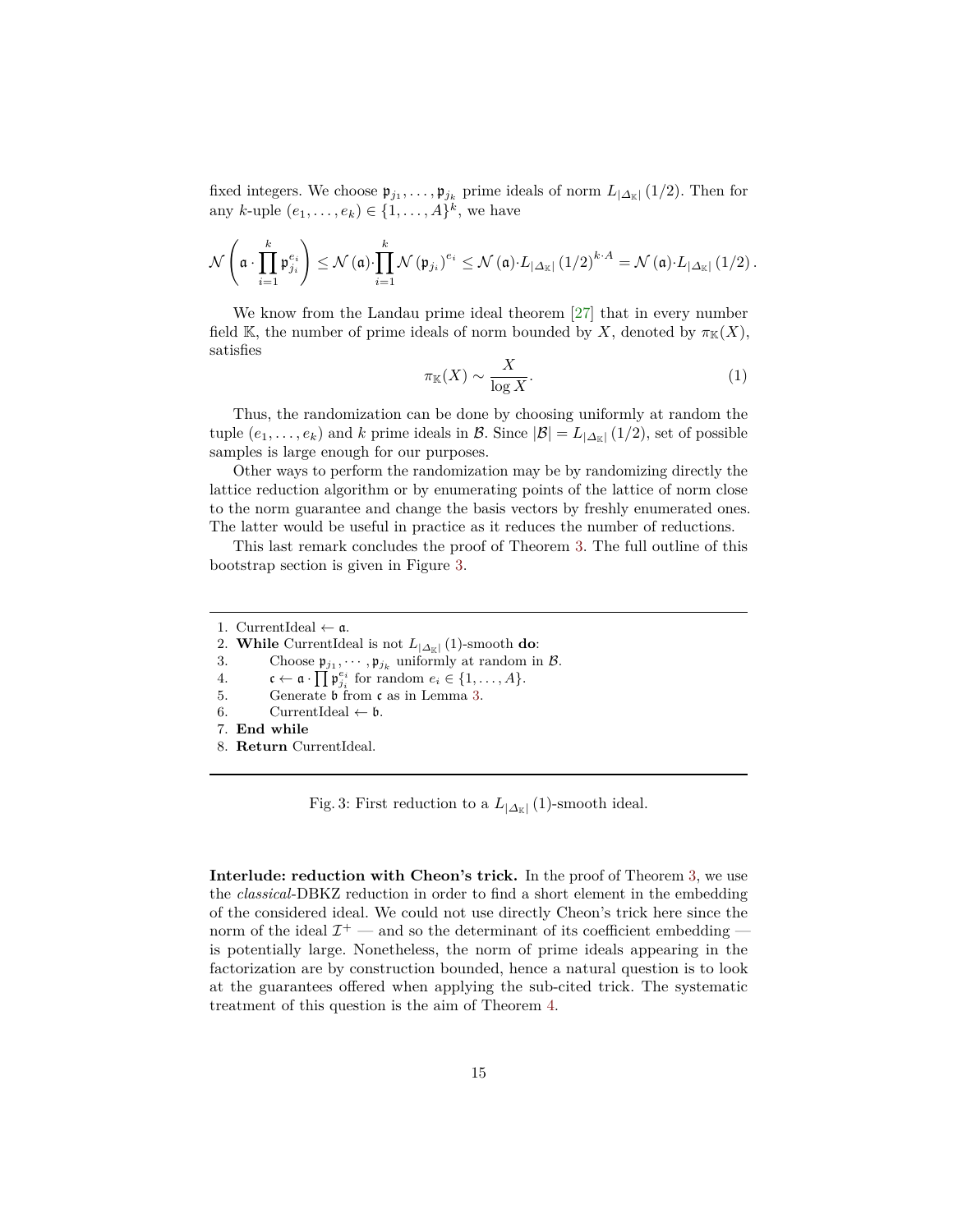**Theorem 4.** Let  $\mathfrak{a}$  be an integral ideal of norm below  $L_{|\Delta_{\mathbb{K}}|}(\alpha)$ , for  $\frac{1}{2} \leq \alpha \leq 1$ . *Then, in expected time*  $L_{|\Delta_{\mathbb{K}}|}(1/2)$ *, it is possible to construct an algebraic integer* **v** *and an*  $L_{|\Delta_{\mathbb{K}}|}((2\alpha+1)/4)$ *-smooth ideal* b *such that:* 

$$
\langle \mathbf{v} \rangle = \mathfrak{a} \cdot \mathfrak{b}.
$$

*Proof.* The core of the proof is somehow similar to the proof of Theorem 3 as it heavily relies on lattice reduction and randomization techniques. Nonetheless, the major difference is on the embedding with respect to which the reduction is performed. In Theorem 3, the canonical embedding is used, whereas we use here the coefficient embedding  $C$ . It avoids the apparition of a power of the discriminant in the field norm of the output of DBKZ. Nonetheless, remark that since we work in the totally real subfield, we cannot use a naive coefficients embedding of this subfield. In order to benefit from the nice shape of the defining polynomial  $X^N + 1$ of the cyclotomic field, we use instead a fold-in-two strategy: the embedding of  $\mathcal{O}_{\mathbb{K}}^+$  is defined as the coefficient embedding  $\mathcal{C}^+$  for the Z-base  $(\zeta^i + \zeta^{-i})_i$ . Let us denote by  $\| \cdot \|_{\mathcal{C}^+}$  the induced norm. Hence, for any  $v \in \mathcal{O}_{\mathbb{K}}^+$ :

$$
\|\mathbf{v}\|_{\mathcal{C}}=\sqrt{2}\|\mathbf{v}\|_{\mathcal{C}^+}.
$$

Let  $\mathcal{L} = \mathcal{C}^+(\mathfrak{a})$  be the embedding of  $\mathfrak{a}$ . Its covolume is by definition its index in  $\mathbb{Z}^n$ , that is the index of **a** as a  $\mathbb{Z}$ -module in  $\mathcal{O}_{\mathbb{K}}^+$ , which is  $\mathcal{N}(\mathfrak{a})$ . Then, with the same block-size  $\beta = \log L_{|\Delta_{\mathbb{K}}|}(1/2) = \mathcal{O}(\sqrt{N} \log(N))$ , we have

$$
\text{Vol}\left(\mathcal{L}\right) \le L_{|\Delta_{\mathbb{K}}|}(\alpha) = 2^{O(N^{\alpha}\log(N))} \le \beta^{\frac{N^2}{2\beta}}.
$$

Using the Approx-SVP algorithm of Theorem 2 yields in time  $L_{|\Delta_K|}(1/2)$  and integer **v** satisfying:

$$
\|\mathbf{v}\|_{\mathcal{C}^+}\leq \beta^{(1+o(1))\sqrt{2^{\frac{\log_\beta\left(\det(\mathcal{L})\right)}{\beta}}}}\leq \beta^{(1+o(1))\sqrt{4\frac{N^\alpha}{\sqrt{N\log N}}}}=L_{|\Delta_{\mathbb{K}}|}\left(\alpha/2-1/4\right).
$$

Using Corollary 1 to fall back on the field norm induces:

$$
\mathcal{N}_{\mathbb{K}/\mathbb{Q}}(\mathbf{v}) \leq \left(\sqrt{2}(N+1)\right)^N \cdot \|\mathbf{v}\|_{\mathcal{C}}^N = L_{|\Delta_{\mathbb{K}}|}\left(1\right) \cdot L_{|\Delta_{\mathbb{K}}|}\left(\alpha/2 + 3/4\right).
$$

Since  $\alpha \geq 1/2$ , we then have  $\mathcal{N}(\langle \mathbf{v} \rangle) = \mathcal{N}_{\mathbb{K}/\mathbb{Q}}(\mathbf{v}) \leq L_{|\Delta_{\mathbb{K}}|}(\alpha/2 + 3/4)$ .

Because the ideal  $\alpha$  contains  $\langle \mathbf{v} \rangle$ , there exists a unique ideal  $\beta$ , satisfying  $\langle \mathbf{v} \rangle = \mathfrak{a} \cdot \mathfrak{b}$ . We get that  $\mathcal{N}(\mathfrak{b}) \leq L_{|\Delta_{\mathbb{K}}|}(\alpha/2 + 3/4)$  from the multiplicative property of the norm and  $\mathcal{N}(\mathfrak{a}) = L_{|\Delta_{\mathbb{K}}|}(\mathfrak{a}) \leq L_{|\Delta_{\mathbb{K}}|}(\alpha/2 + 3/4)$ . Under Heuristic 1, this ideal is  $L_{|\Delta_{\mathbb{K}}|}(\alpha/2 + 1/4)$ -smooth with probability  $L_{|\Delta_{\mathbb{K}}|}(1/2)$ . Eventually performing the randomization-and-repeat technique as in the initial round, this reduction in the coefficient embedding yields the desired couple (**v***,* b) in expected time  $L_{|\Delta_{\mathbb{K}}|}(1/2)$ .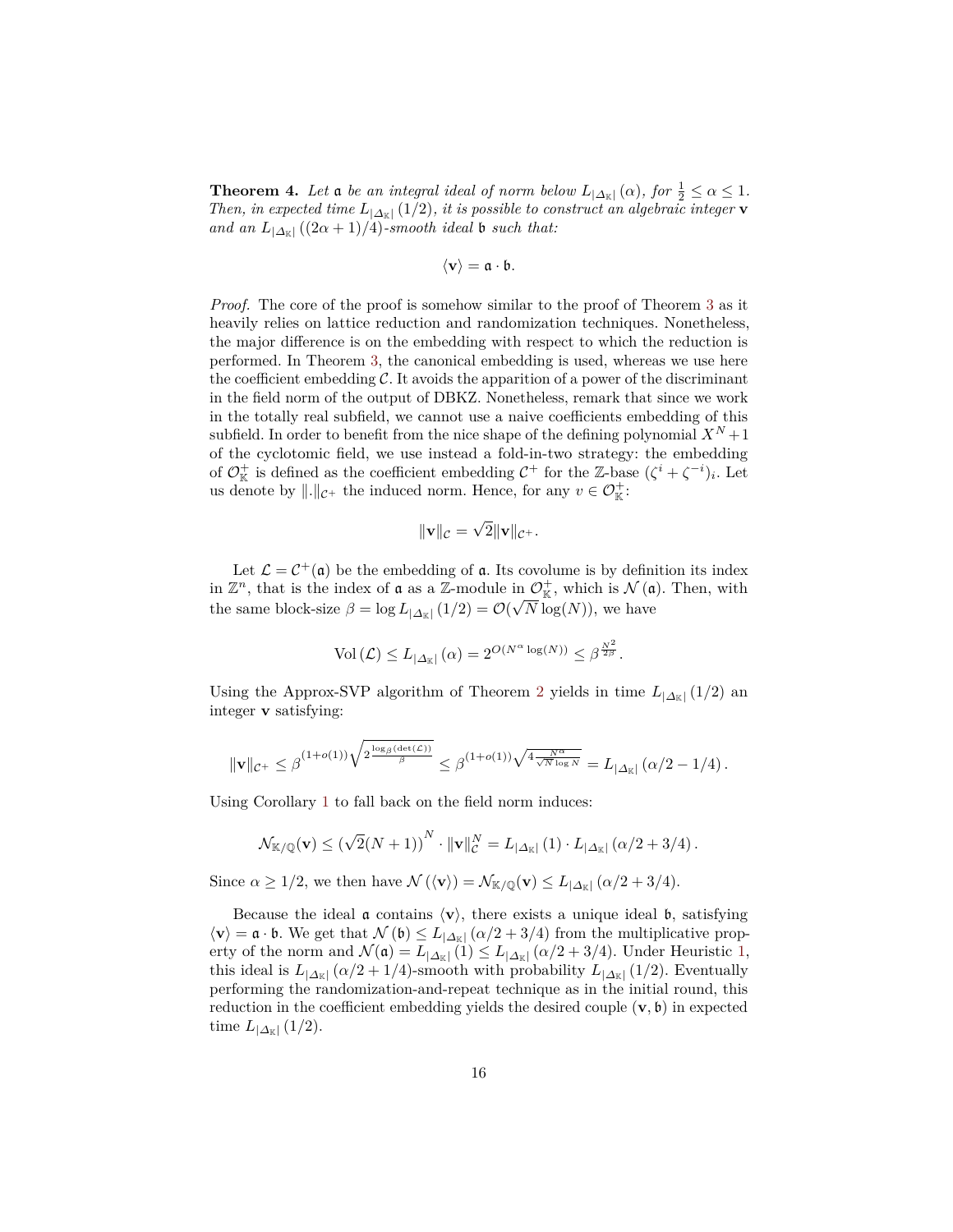**Descending to** *B***-smoothness.** After the first round, we end up with an  $L_{|\Delta_{\mathbb{K}}|}(1)$ -smooth ideal, denoted by  $\mathcal{I}^{(0)}$ , and an algebraic integer  $\mathbf{h}^{(0)}$  satisfying

$$
\langle \mathbf{h}^{(0)} \rangle = \mathcal{I}^+ \cdot \mathcal{I}^{(0)},
$$

with  $\mathcal{I}^+$  the ideal of the totally real subfield obtained after phase 4.1. The factorization of  $\mathcal{I}^{(0)}$  gives

$$
\mathcal{I}^{(0)} = \prod_j \mathcal{I}_j^{(0)},
$$

where the  $\mathcal{I}_{j}^{(0)}$  are integral prime ideals of norm upper bounded by  $L_{|\Delta_{\mathbb{K}}|}(1)$ . Taking the norms of the ideals involved in this equality ensures that the number of terms in this product is  $O(n_{\mathcal{I}})$ , with  $n_{\mathcal{I}} = \frac{\log |\Delta_{\mathbb{K}}|}{\log \log |\Delta_{\mathbb{K}}|} = O(N)$ . Then applying Theorem 4 on each small ideal  $\mathcal{I}_{j}^{(0)}$  gives rise to ideals  $\mathcal{I}_{j}^{(1)}$  in expected  $\lim_{L \to \infty} L_{|\Delta_{\mathbb{K}}|} (1/2)$  that are  $L_{|\Delta_{\mathbb{K}}|} (\frac{2 \times 1 + 1}{4}) = L_{|\Delta_{\mathbb{K}}|} (3/4)$ -smooth and integers  $\mathbf{h}_j^{(1)}$ such that for every *j*,

$$
\langle \mathbf{h}_j^{(1)} \rangle = \mathcal{I}_j^{(0)} \cdot \mathcal{I}_j^{(1)}.
$$

For each factor  $\mathcal{I}_j^{(1)}$ , let us write its prime decomposition:

$$
\mathcal{I}^{(1)}_j = \prod_k \mathcal{I}^{(1)}_{j,k}.
$$

Once again, the number of terms appearing is  $O(n<sub>\mathcal{I</sub>)$ . Because we have the inequality  $\mathcal{N}(\mathcal{I}_{j,k}^{(1)}) \leq L_{|\Delta_{\mathbb{K}}|}(3/4)$ , then performing the same procedure on each ideal  $\mathcal{I}_{j,k}^{(1)}$  now yields  $L_{|\Delta_{\mathbb{K}}|}(5/8)$ -smooth ideals  $\mathcal{I}_{j,k}^{(2)}$  and integers  $\mathbf{h}_{j,k}^{(2)}$  such that

$$
\langle \mathbf{h}_{j,k}^{(2)} \rangle = \mathcal{I}_{j,k}^{(1)} \cdot \mathcal{I}_{j,k}^{(2)},
$$

once again in expected time  $L_{|\Delta_K|}(1/2)$ . Remark that this smoothness bound in  $L_{|\Delta_{\mathbb{K}}|}(5/8)$  is obtained as  $L_{|\Delta_{\mathbb{K}}|}(\frac{2\times3/4+1}{4})$  $\left(\frac{1}{4}+1\right)$ , as exposed in Theorem 4. This reasoning naturally leads to a recursive strategy for reduction. At step *k*, we want to reduce an ideal  $\mathcal{I}_{a_1,...,a_{k-1}}^{(k-1)}$  which is  $L_{|\Delta_{\mathbb{K}}|}(1/2+1/2^{k+1})$ -smooth. As before, we have a decomposition — in  $O(n<sub>\mathcal{I}</sub>)$  terms — in smaller ideals:

$$
\mathcal{I}_{a_1,...,a_{k-1}}^{(k-1)} = \prod_j \mathcal{I}_{a_1,...,a_{k-1},j}^{(k-1)}.
$$

Using Theorem 4 on each factor  $\mathcal{I}_{a_1,\ldots,a_{k-1},j}^{(k-1)}$  which have norm bounded by  $L_{|\Delta_{\mathbb{K}}|}(1/2 + 1/2^{k+1})$  leads to  $L_{|\Delta_{\mathbb{K}}|}(1/2 + 1/2^{k+2})$ -smooth ideals  $\mathcal{I}_{a_1,...,a_{k-1},j}^{(k)}$ and algebraic integers  $\mathbf{h}_{a_1,...,a_{k-1},j}^{(k)}$  such that

$$
\langle \mathbf{h}_{a_1,...,a_{k-1},j}^{(k)} \rangle = \mathcal{I}_{a_1,...,a_{k-1},j}^{(k-1)} \cdot \mathcal{I}_{a_1,...,a_{k-1},j}^{(k)},
$$

since  $\frac{2 \times (1/2 + 1/2^{k+1}) + 1}{4} = 1/2 + 1/2^{k+2}$ .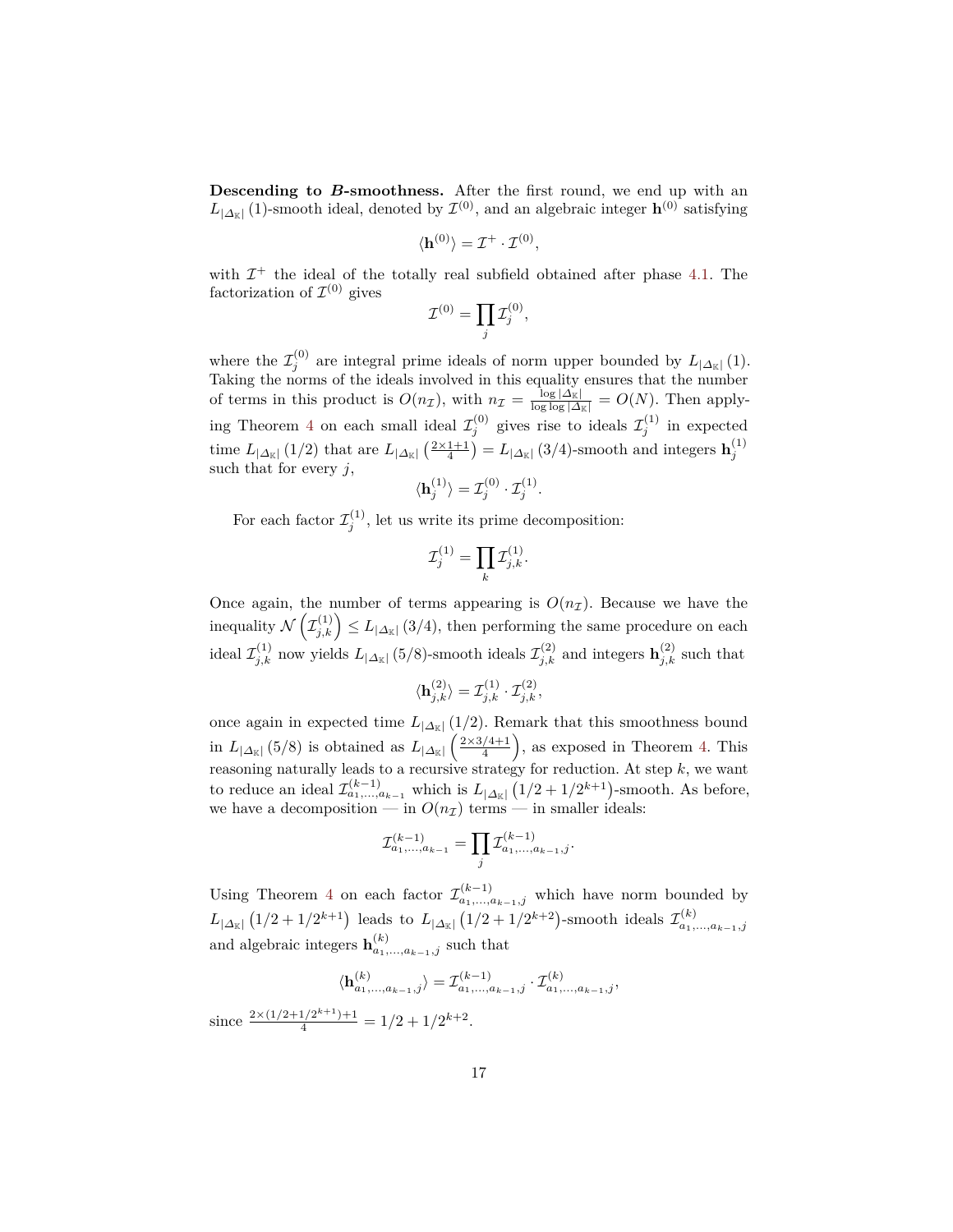As a consequence, one can generate  $L_{|\Delta_{\mathbb{K}}|} (1/2 + 1/\log N)$ -smooth ideals with the previous method in at most  $\lceil \log_2(\log N) \rceil$  recursive steps. At this point only  $(n_{\mathcal{I}})^{\lceil \log_2(\log N) \rceil}$  ideals and algebraic integers appear since at each step this number is multiplied by a factor  $O(n<sub>\mathcal{I</sub>)$ . As deriving one couple integer/ideal is done in expected time  $L_{|\Delta_{\mathbb{K}}|} (1/2)$ , the whole complexity remains in  $L_{|\Delta_{\mathbb{K}}|} (1/2)$ .

However, as  $|\Delta_{\mathbb{K}}| = N^N$ , a quick calculation entails that

$$
\log L_{|\Delta_{\mathbb{K}}|} \left( \frac{1}{2} + \frac{1}{\log(N)} \right) = O(N^{\frac{1}{2} + \frac{1}{\log N}} \log(N))
$$
  
=  $O(N^{\frac{1}{2}} \log(N)) \cdot N^{\frac{1}{\log N}}.$ 

Since the last factor is  $e = \exp(1)$ , we obtain that

$$
\log L_{|\Delta_{\mathbb{K}}|}\left(\frac{1}{2}+\frac{1}{\log(N)}\right)=\log L_{|\Delta_{\mathbb{K}}|}\left(\frac{1}{2}\right),\right)
$$

so that after at most  $\lceil \log_2(\log N) \rceil$  steps, we have ideals that are  $L_{|\Delta_K|}(1/2)$ smooth.

At the end of this final round, we may express the input ideal as the product of ideals for which we know a generator and others that have by construction norms bounded by  $L_{|\Delta_K|}(1/2)$ . Let us denote K the final step. For avoiding to carry inverse ideals, we may assume without loss of generality<sup>12</sup> that  $K$  is even. Explicitly we have

$$
\langle \mathbf{h}^{(0)} \rangle = \mathcal{I}^{+} \cdot \mathcal{I}^{(0)} =
$$
  
\n
$$
= \mathcal{I}^{+} \cdot \left\{ \frac{\prod_{a_1} \mathbf{h}_{a_1}^{(1)} \prod_{a_1, a_2, a_3} \mathbf{h}_{a_1, a_2, a_3}^{(3)}}{\prod_{a_1, a_2} \mathbf{h}_{a_1, a_2}^{(2)}} \right\} \cdot \prod_{a_1, a_2, a_3} \mathcal{I}_{a_1, a_2, a_3}^{(3)}
$$
  
\n
$$
= \mathcal{I}^{+} \cdot \left\langle \prod_{a_1, \dots, a_{K+1}} \frac{\prod_{t \in 2\mathbb{Z}+1} \mathbf{h}_{a_1, \dots, a_t}^{(t)}}{\prod_{s \in 2\mathbb{Z}} \mathbf{h}_{a_1, \dots, a_s}^{(s)}} \right\rangle \cdot \prod_{\substack{a_1, \dots, a_{K+1} \\ \underbrace{\prod_{t \in 2\mathbb{Z}}} \mathbf{h}_{a_1, \dots, a_{K+1}}^{(t)}} \mathcal{I}_{a_1, \dots, a_{K+1}}^{(K)}.
$$

In this last expression, the indices are chosen such that  $1 \leq t \leq \mathcal{K}$  and  $2 \leq s \leq \mathcal{K}$ . We also recall that all the quantities involved here belong to the totally real subfield  $\mathbb{Q}(\zeta + \zeta^{-1})$ .

By construction,  $\mathcal{I}^s$  is  $L_{|\Delta_{\mathbb{K}}|}(1/2)$ -smooth and we directly get  $\mathbf{h} \in \mathcal{O}_{\mathbb{K}}^+$  such that  $\langle \mathbf{h} \rangle = \mathcal{I}^+ \cdot \mathcal{I}^s$ . The full outline of this descent phase is sketched in Figure 4.

 $12$  We can always run an additional step in the q-descent without changing the whole complexity.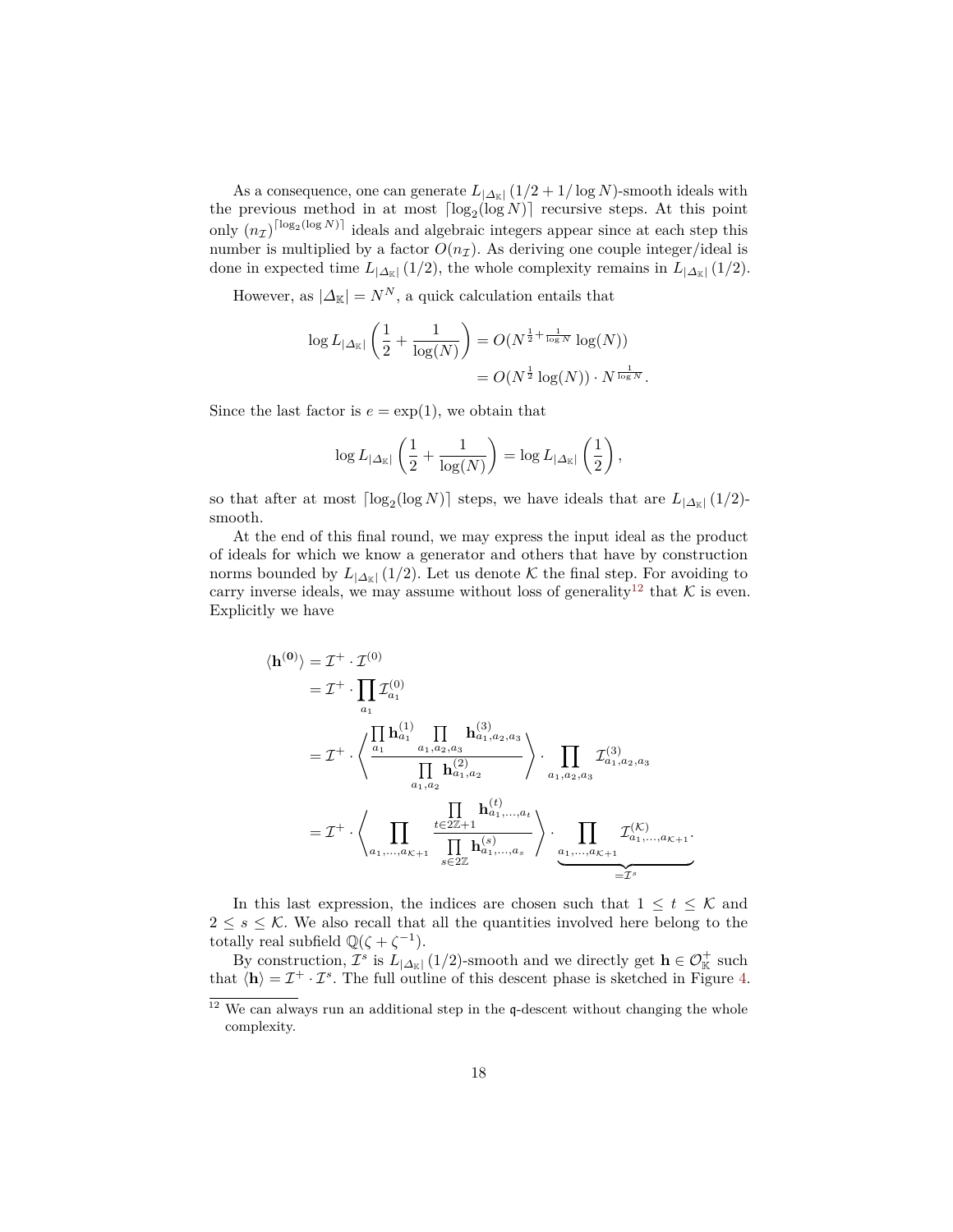

Remark that the number of terms, which is at most  $O(N)^{\mathcal{K}}$  is in  $L_{|\Delta_{\mathbb{K}}|}(o(1)),$ is negligible in the final complexity estimate.

Fig. 4: The q-descent algorithm.

## **4.3** Step 3: Case of  $L_{|\Delta_{\mathbb{K}}|}(1/2)$ -smooth ideals

At this point, we have reduced the search for a generator of a principal ideal of large norm to the search for a generator of a principal ideal  $\mathcal{I}^s$  which is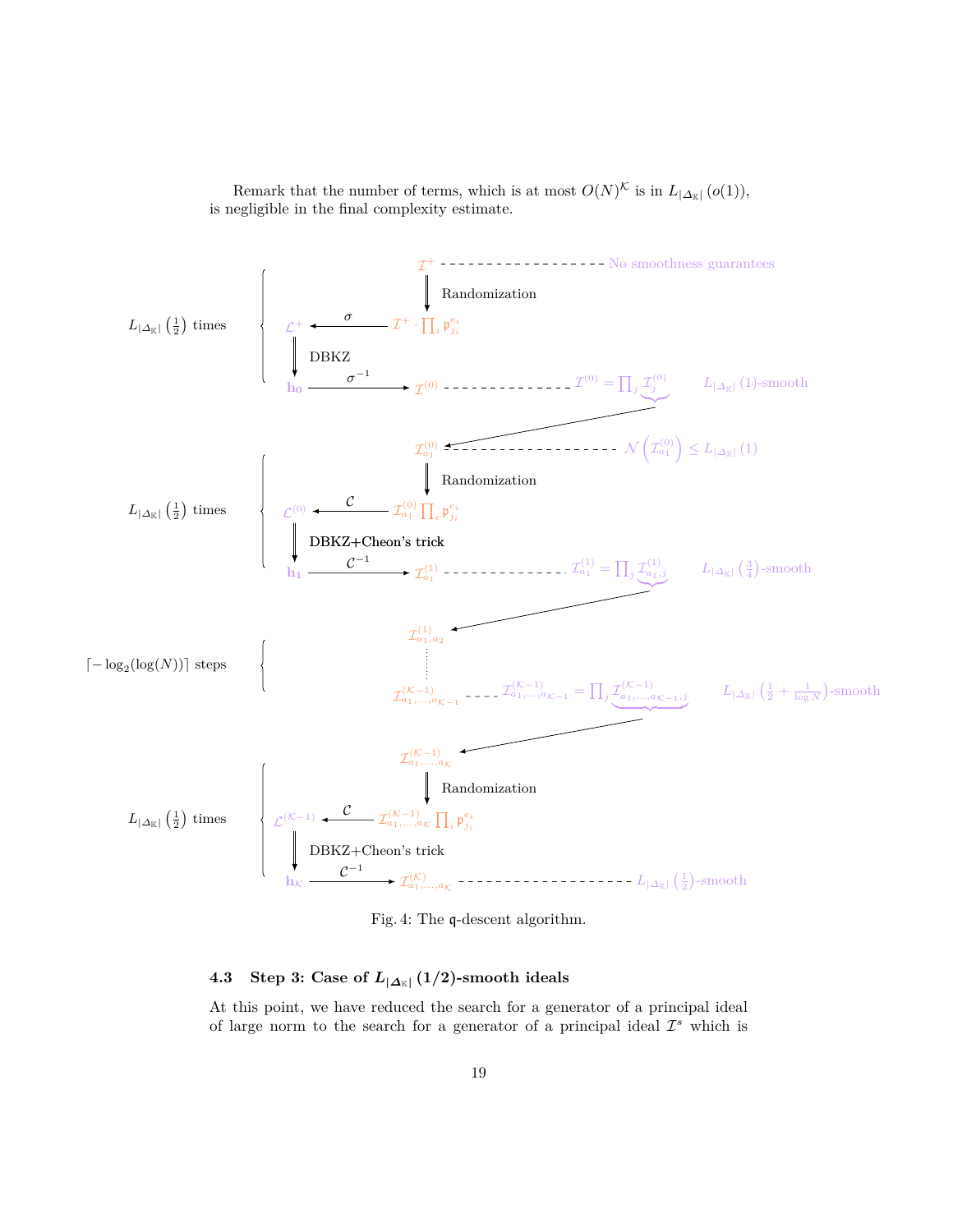$L_{|\Delta_{\mathbb{K}}|}(1/2)$ -smooth. If we can find a generator of  $\mathcal{I}^s$  in time  $L_{|\Delta_{\mathbb{K}}|}(1/2)$ , from the previous steps we directly recover the generator of  $\mathcal{I}^+$ , and so the generator of  $\mathcal{I}$ , that is the secret key. To tackle this final problem, we follow the approach relying on class group computation (see  $[15,$  Algorithm 6.5.10] or  $[5,$  Algorithm 7]): we consider the previously introduced set  $\beta$  of prime ideals of norm below  $B > 0$ where  $B \in L_{|\Delta_{\mathbb{K}}|}(1/2)$  and look for relations of the shape

$$
(\mathbf{v})=\prod_i \mathfrak{p}_i^{e_i}, \qquad \text{for} \ \ \mathbf{v}\in \mathcal{O}_{\mathbb{K}^+}.
$$

As the classes of prime ideals in B generate the class group  $Cl(\mathcal{O}_{K^+})$  (see [2]), we have a surjective morphism:

$$
\mathbb{Z}^{|\mathcal{B}|} \xrightarrow{\phi} \mathcal{S}_{\mathcal{I}} \xrightarrow{\pi} \mathrm{Cl}(\mathcal{O}_{\mathbb{K}^+})
$$

$$
(e_1, \cdots, e_{|\mathcal{B}|}) \longmapsto \prod_i \mathfrak{p}_i^{e_i} \longmapsto \prod_i [\mathfrak{p}_i]^{e_i}.
$$

Formally, a relation is an element of Ker  $(\phi \circ \pi)$ , which is a full-rank sublattice of  $\mathbb{Z}^{|\mathcal{B}|}$ . Following the subexponential approach of [8,11,23], we need to find at least  $|\mathcal{B}| \in L_{|\Delta_{\kappa}|}(1/2)$  linearly independent relations to generate this lattice. The relation collection is performed in a similar way as [4]: due to the good shape of the defining polynomial  $X^N + 1$ , the algebraic integers whose representation as polynomials in *ζ* have small coefficients also have small norms.

Let us fix an integer  $0 < A \leq L_{|\Delta_{\mathbb{K}}|}(0) = \log |\Delta_{\mathbb{K}}|$ . Then for any integers  $(v_0, \dots, v_{\frac{N}{2}-1}) \in \{-A, \dots, A\}^{\frac{N}{2}}$ , we define the element  $\mathbf{v} = v_0 + \sum_{i \geq 1} v_i \left( \zeta^i + \zeta^{-i} \right)$ . The norm of this element in K<sup>+</sup> is upper bounded by  $L_{|\Delta_{\mathbb{K}}|}(1)$ . Indeed, it corresponds to the square root of its norm in K, which is below  $N^N \cdot A^N = L_{|\Delta_K|}(1)$ by Lemma 2. Then under Heuristic 1, the element **v** generates an ideal  $\langle \mathbf{v} \rangle$  that is  $L_{|\Delta_{\mathbb{K}}|}(1/2)$ -smooth with probability  $L_{|\Delta_{\mathbb{K}}|}(1/2)^{-1}$ . This means that we need to draw on average  $L_{|\Delta_x|} (1/2)$  independent algebraic integers to find one relation.

To bound the run time of the algorithm, we need to assume that the relation we collect by this method are independent. This is a commonly used heuristic in the analysis of index calculus algorithms for computing Cl(K).

**Heuristic 3 ([4, Heuristic 2])** *There exists Q negligible with respect to* |B| *such that collecting*  $Q \cdot |\mathcal{B}|$  *relations suffices to generate the whole lattice of relations.*

Thanks to Equation (1), we know that B contains about  $L_{|\Delta_K|}(1/2)$  elements. Therefore,  $L_{|\Delta_K|}(1/2)$  relations are needed thanks to Heuristic 3, implying that  $L_{|\Delta_{\mathbb{K}}|}(1/2)^{2} = L_{|\Delta_{\mathbb{K}}|}(1/2)$  independently drawn algebraic integers suffice to generate the whole lattice of relations. Of course, the set of integers arising from the previous construction is large enough to allow such repeated sampling, because its size is  $L_{|\Delta_K|}(1)$ . We store the relations in a  $|\mathcal{B}| \times Q|\mathcal{B}|$  matrix M, as well as the corresponding algebraic integers in a vector *G*.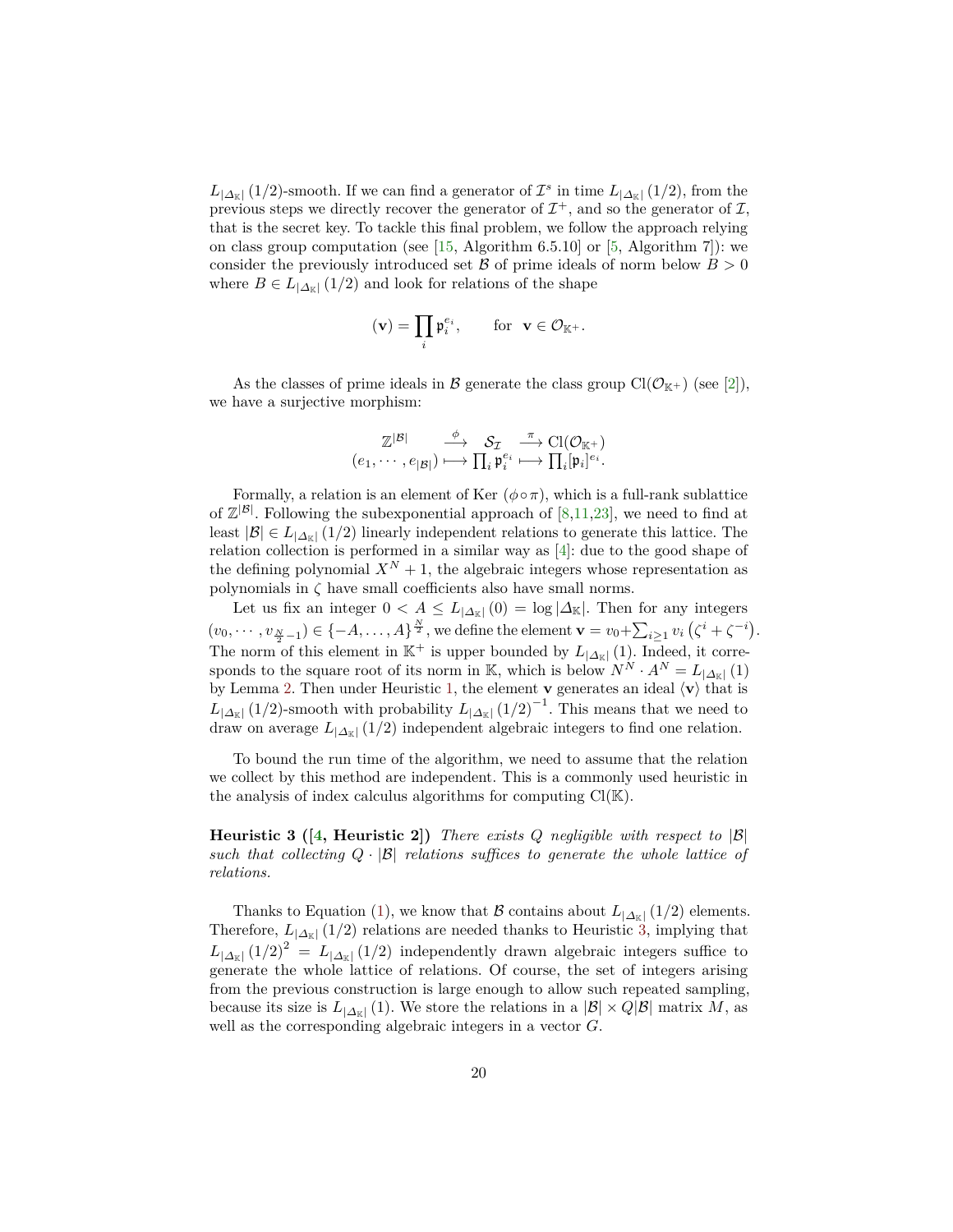$$
M \left( \begin{array}{cccc} e_{1,1} & \cdots & e_{1,i} & \cdots & e_{1,Q|\mathcal{B}|} \\ e_{2,1} & \cdots & e_{2,i} & \cdots & e_{2,Q|\mathcal{B}|} \\ \vdots & \vdots & & \vdots \\ e_{|\mathcal{B}|,1} & \cdots & e_{|\mathcal{B}|,i} & \cdots & e_{|\mathcal{B}|,Q|\mathcal{B}|} \end{array} \right) \right) \qquad \forall i, (\mathbf{v}_i) = \prod_{j=0}^{|\mathcal{B}|} \mathfrak{p}_i^{e_{j,i}}.
$$

The  $L_{|\Delta_{\mathbb{K}}|}(1/2)$ -smooth ideal  $\mathcal{I}^s$  splits over the set  $\mathcal{B}$ , so that there exists a vector *Y* of  $\mathbb{Z}^{|\mathcal{B}|}$  containing the exponents of the factorization

$$
\mathcal{I}^s = \prod_i \mathfrak{p}_i^{Y_i}.
$$

As the relations stored in *M* generate the lattice of all elements of this form, the vector *Y* necessarily belongs to it. Hence solving the equation  $MX = Y$ yields a vector  $X \in \mathbb{Z}^{\mathbb{Q}|\mathcal{B}|}$  from which we can recover a generator of the ideal since:

$$
\prod_{i} \mathfrak{p}_i^{Y_i} = \langle \mathbf{v}_1^{X_1} \cdots \mathbf{v}_{Q|\mathcal{B}|}^{X_{Q|\mathcal{B}|}} \rangle.
$$
 (2)

By construction,  $\mathcal{N}(\mathcal{I}^s) \leq L_{|\Delta_{\mathbb{K}}|}(\mathcal{K}/2 + 1/2)$  so that the coefficients of *Y* are below  $L_{|\Delta_{\mathbb{K}}|}(0)$ . Since solving such a linear system with Dixon's *p*-adic method [18] can be done in time  $Poly(d, \log ||M||)$  where *d* is the dimension of the matrix and  $||M|| = \max |M_{i,j}|$  the maximum of its coefficients, we are able to recover X with a complexity in  $L_{|\Delta_{\mathbb{K}}|}(1/2)$ .

#### **4.4 Final Step: Reduction to a short generator**

As mentioned in Section 3, this part of the algorithm is a result of Cramer, Ducas, Peikert, and Regev [17]. They state that recovering a short generator from an arbitrary one can be solved in polynomial time in any prime-power cyclotomic ring. For completeness purposes, we give here a brief overview of this reduction.

As a liminary observation, note that for those fields, a set of fundamental units is given for free, whereas their computation in arbitrary number fields is computationally hard. A second remark is that we get the promise that there exists a small generator of the considered ideal. Then, instead of solving a general *closest vector problem* (CVP), we solve an instance of *bounded-distance decoding* problem (BDD). The key argument is based on a precise study of the geometry of the log-unit lattice of prime-power cyclotomic fields (see Appendix A.3 for basic recalls about this lattice). Finally, their geometric properties make possible to solve BDD in this lattice in polynomial time, instead of exponential time as for generic instances.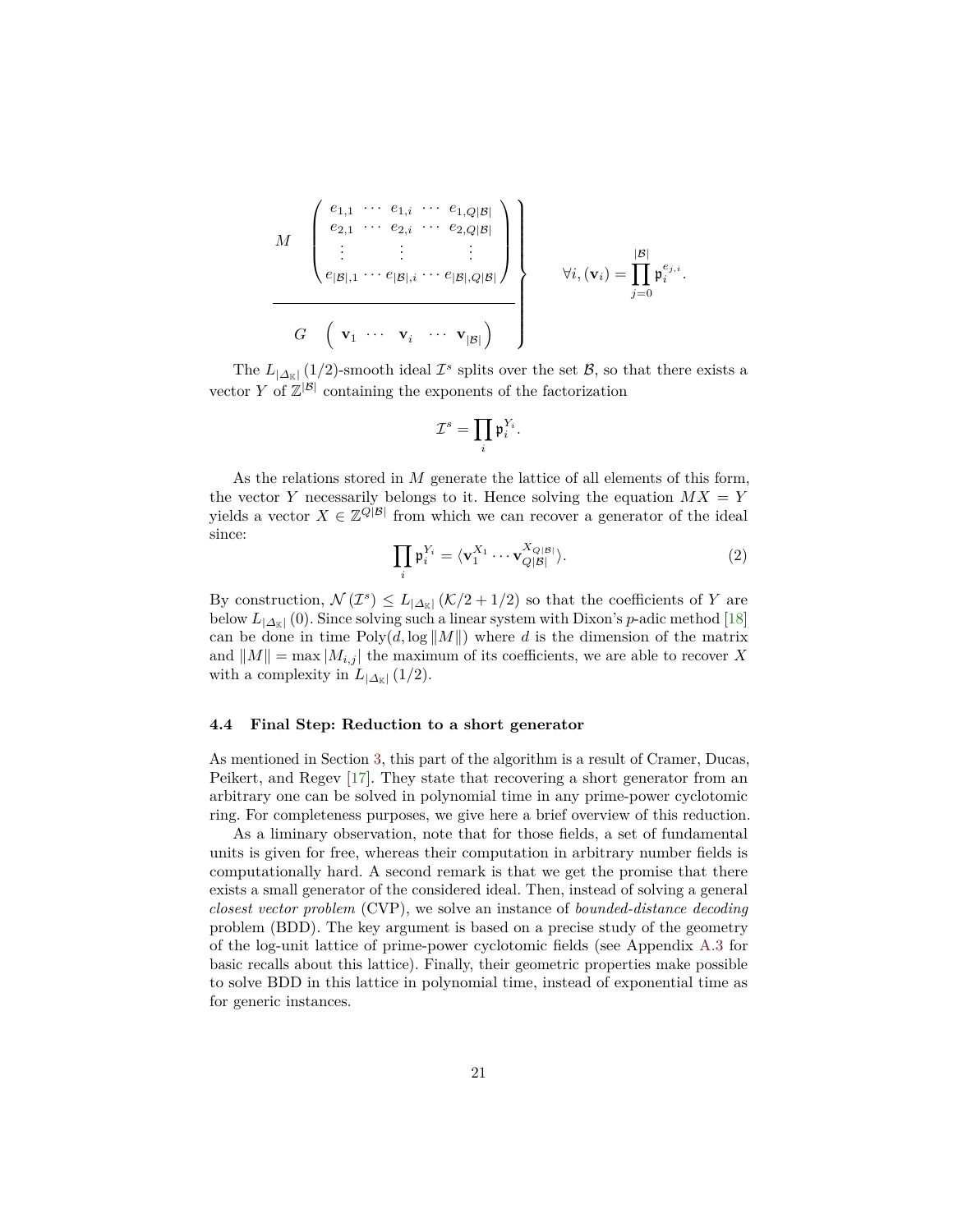**Theorem 5** ([17, **Theorem 4.1]**). Let *D* be a distribution over  $\mathbb{Q}(\zeta)$  with *the property that for any tuple of vectors*  $\mathbf{v}_1, \cdots, \mathbf{v}_{N/2-1} \in \mathbb{R}^{N/2-1}$  *of Euclidean norm* 1 *that are orthogonal to the all-1 vector 1, the probability that the inequation*  $|(\text{Log}(\mathbf{g}), \mathbf{v}_i)| < c\sqrt{2N}\cdot\log(2N)^{-3/2}$  holds for all *i* is at least some  $\alpha > 0$ , where  $\mathbf{g}$ *is chosen from D and c is a universal constant. Then there is an efficient algorithm that, given*  $\mathbf{g}' = \mathbf{g} \cdot \mathbf{u}$ *, where*  $\mathbf{g}$  *chosen from D and*  $\mathbf{u} \in C$  *is a cyclotomic unit, outputs an element of the form*  $\zeta^j \cdot \mathbf{g}$  *with probability at least*  $\alpha$ *.* 

The reader might argue that, in order to use this theorem on the output of our algorithm, we should ensure that we recover a generator up to a *cyclotomic unit* and not up to an arbitrary unit. In the specific case of power-of-two cyclotomic fields, we can rely on Weber's heuristic 2 to ensure this constraint. In case  $h^+(N) > 1$ , two solutions are given in [17]. The first one is to directly compute the group of units, which is hopefully determined by the kernel of the matrix *M* arising in the third stage<sup>13</sup>. One can then enumerate the  $h^+(N)$  classes of the group of units modulo the subgroup of cyclotomic units. Another possibility is to generate a list of ideals, sampled according to the same distribution as the input ideal, with a known generator. Then, we run the PIP algorithm on these ideals, and deduce the cosets of the group of units modulo the subgroup of cyclotomic units, which are likely to be output.

The whole key recovery, combining our PIP algorithm and the aforementioned reduction is outlined in Figure 5.

- 1. Compute a generator  $g_0$  of  $\mathcal I$  with Gentry-Szydlo,  $g$ -descent and relation collection.
- 2. Let **B** be the basis defined by the Log(**bi**) for  $\mathbf{b}_i = \frac{\zeta_m^i 1}{\zeta_m 1}$ .
- 3. Set  $t = \text{Log}(\mathbf{g_0}) + \text{Log}(\mathcal{O}_{\mathbb{K}})$ .
- 4. Return Babai's rounding of  $\mathbf{B} | (\mathbf{B}^{\wedge})^t \cdot t].$

where  $\lfloor \cdot \rfloor$  denotes the rounding function:  $\lfloor c \rfloor = \lfloor c + \frac{1}{2} \rfloor$ .

Fig. 5: Recovery of the secret key by  $\text{PIP}+[17]$ .

#### **4.5 Complexity analysis**

The whole runtime of our attack is  $L_{|\Delta_K|}(1/2)$ , that is about  $2^{N^{1/2+o(1)}}$  operations. We have already mentioned the complexity of most parts of our algorithm. However, we provide a brief summary in this paragraph to ensure the entirety of our result.

For the reduction algorithms, DBKZ and Cheon's trick, the block-size is always in  $\log L_{|\Delta_{\mathbb{K}}|}(1/2)$  so that the complexity is  $L_{|\Delta_{\mathbb{K}}|}(1/2)$ . Our choice for the smoothness bound  $B = L_{|\Delta_K|}(1/2)$  ensures that the step of relation collection together with the linear system solution are derived in time  $L_{|\Delta_{\kappa}|}(1/2)$ .

<sup>&</sup>lt;sup>13</sup> Another possibility is to use the saturation method which might run in polynomial time [7].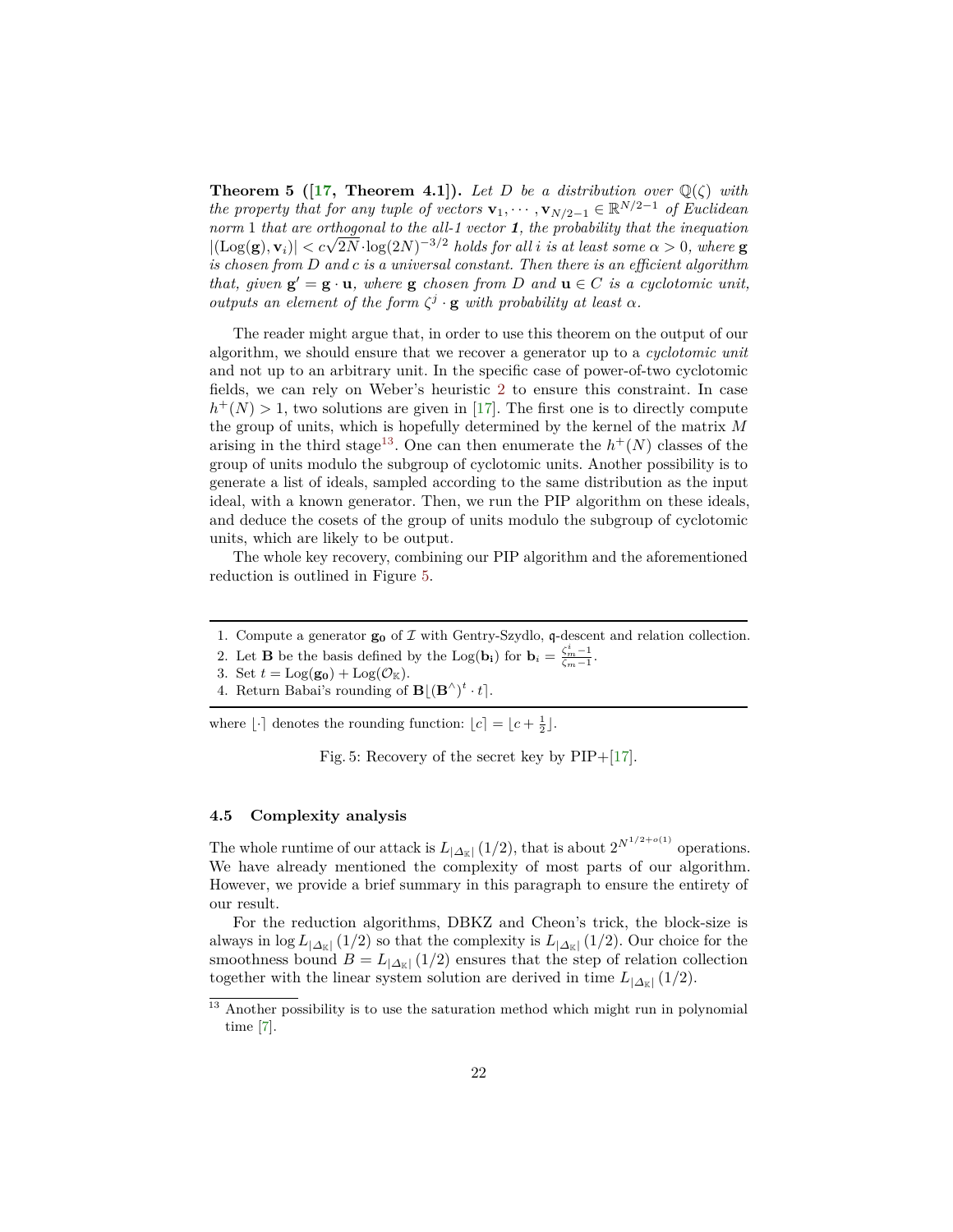In addition, from the work of [20], we get that the first part of the algorithm, corresponding to the reduction to the totally real subfield, is performed in polynomial time.

The last part, which corresponds to the generation of a small generator from an arbitrary one, runs in polynomial time with respect to the input (**B***, t*) of Babai's round-off algorithm (see Step 4 of the algorithm in Figure 5), thanks to the results of [17]. However,  $t = \text{Log}(\mathbf{g}_0) + \text{Log}(\mathcal{O}_{\mathbb{K}})$  is of subexponential size at this stage. Indeed, according to Equation (2),

$$
Log(\mathbf{g_0}) = X_1 Log(\mathbf{v}_1) + \cdots + X_{Q|\mathcal{B}|} Log(\mathbf{v}_{Q|\mathcal{B}|}),
$$

where each  $\mathbf{v}_i$  is of polynomial size while, by Hadamard's bound, the  $X_i$  satisfy  $X_i \leq Q|\mathcal{B}|^{Q|\mathcal{B}|/2}||M||^{Q|\mathcal{B}|-1}$  max<sub>j</sub>  $||Y_j||$ . Therefore, the bit size of the  $X_i$  are in  $L_{|\Delta_K|}(1/2)$ , and the fixed point approximations of  $Log(\mathbf{v}_i)$  must be taken at precision  $b \in L_{|\Delta_{\mathbb{K}}|}(1/2)$  to ensure the accuracy of the value of  $Log(g_0)$  (and therefore *t*). Babai's round-off computation  $\mathbf{B} | (\mathbf{B}^{\wedge})^t \cdot t|$  has an asymptotic cost in  $L_{|\Delta_{\mathbb{K}}|}(1/2)$  and returns  $e_1, \dots, e_r$  where the  $e_i$  have bit size in  $L_{|\Delta_{\mathbb{K}}|}(1/2)$  and where

$$
\mathbf{g}' = \mathbf{g_0} \cdot \mathbf{b}_1^{e_1} \cdots \mathbf{b}_r^{e_r} = \left(\mathbf{v}_1^{X_1} \cdots \mathbf{v}_{Q|\mathcal{B}|}^{X_{Q|\mathcal{B}|}}\right) \cdot \left(\mathbf{b}_1^{e_1} \cdots \mathbf{b}_r^{e_r}\right),
$$

is a short generator of the input ideal. This product cannot be evaluated directly since the intermediate terms may have exponential size, but it may be performed modulo distinct prime ideals  $\mathfrak{p}_1, \dots, \mathfrak{p}_k$  such that  $\mathcal{N}(\prod \mathfrak{p}_i) > \mathcal{N}(\mathbf{g}')$  and then reconstructed by the Chinese Remainder Theorem. The complexity of this process is in  $L_{|\Delta_{\mathbb{K}}|}(1/2)$ .

We highlight now two points whose complexity were eluded in the exposition of the algorithm:

- **–** *Arithmetic of ideals.* All the operations made on ideals are classical, with complexities polynomial in the dimension and in the size of the entries (see for instance [15, Chapter 4]), which is way below the bound of  $L_{|\Delta x|} (1/2)$ .
- **–** *Smoothness tests.* The strategy is to deal with the norms of ideals, that are integers. The largest norm arising in the computations is in  $L_{|\Delta_{\mathbb{K}}|}(3/2)$  and appears after the initial DBKZ reduction. Testing  $L_{|\Delta_K|}(1)$ -smoothness for an integer of this size is easier than completely factorizing it, even if both methods share the same asymptotic complexity in  $L_{|\Delta x|} (1/2)^{14}$ . Hence all the smoothness tests performed have complexity dominated by  $L_{|\Delta_{\mathbb{K}}|}(1/2)$ .

As a consequence the global complexity is given by the first and last steps of the q-descent, that is in  $L_{|\Delta_{\mathbb{K}}|}(1/2)$ .

*Remark 2.* This algorithm has a complexity in  $L_{|\Delta_{\mathbb{K}}|}(1/2)$  in the discriminant, that represents the size of the number field involved. However, it is important to figure out that the parameters of the keys have  $N^{3/2}$  bits. Therefore we present an algorithm that is "sort of"  $L(1/3)$  in the size of the inputs.

 $\frac{14}{14}$  Factorizing an integer *N* is done in  $L_N$  (1/3).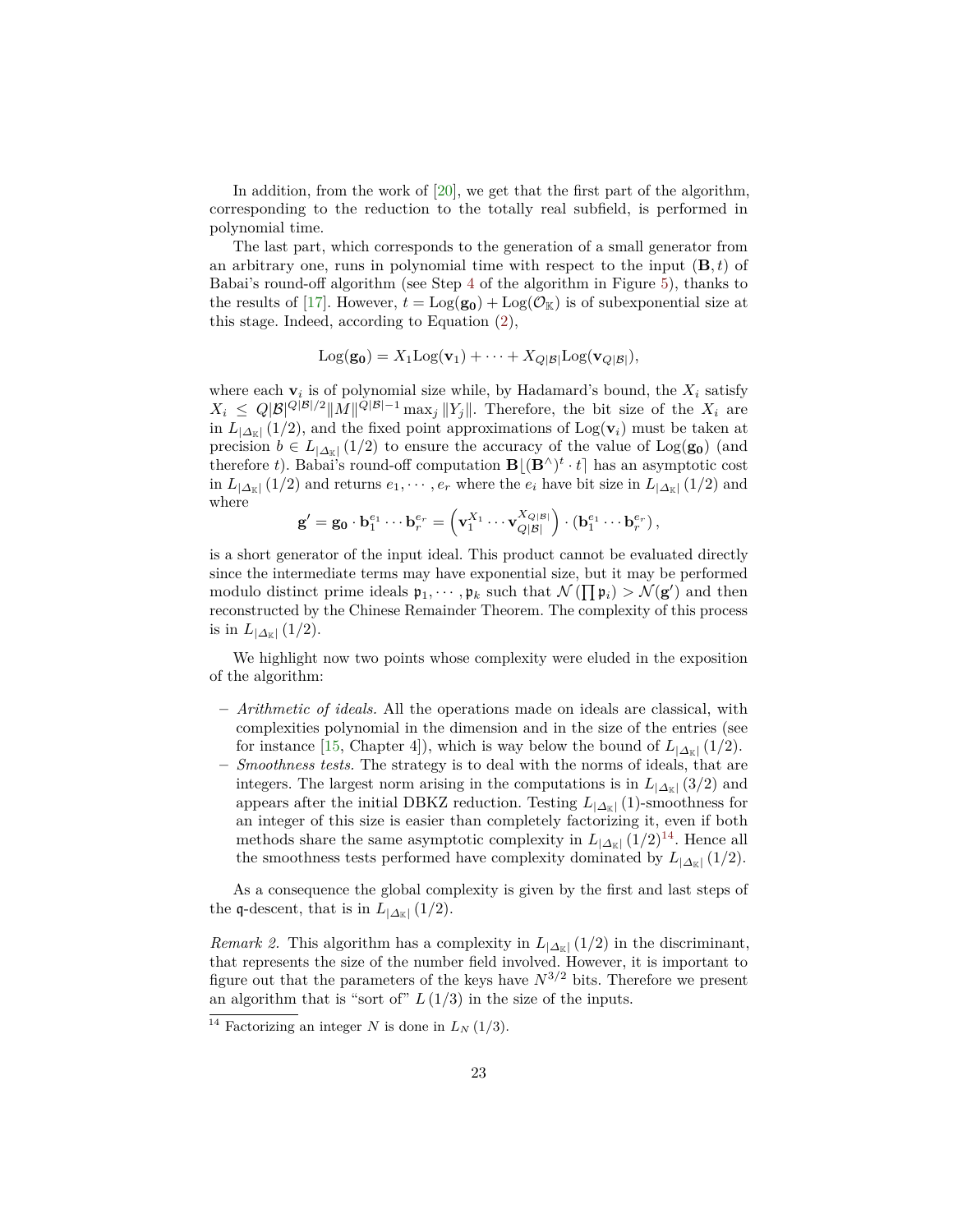### **5 Implementation results**

In addition to the theoretical improvement, our algorithm permits in practice to break concrete cryptosystems. Our discussion is based on the scheme presented by Smart and Vercauteren at PKC 2010. In [43, Section 7], security estimations are given for parameters  $N = 2^n$  for  $8 \leq n \leq 11$  since they are unable to generate keys for larger parameters. Our implementation allows us to recover the secret key from the public key for  $N = 2^8 = 256$  in less than a day. The code runs with **PARI-GP** [38], with an external call to **fplll** [19], and all the computations are performed on an Intel(R) Xeon(R) CPU E3-1275 v3  $@$  3.50GHz with 32Go of memory. Indeed the Gentry-Szydlo algorithm requires large storage.

We perform the key generation as recalled in Figure 2. We then obtain a generator for the ideal as a polynomial in  $\zeta = \zeta_{512}$ , of degree 255 and coefficients absolutely bounded by  $2^{\sqrt{256}} + 1 = 65537$ . That corresponds to ideals whose norm has about 4800 bits in average, that is below the bound 6145 from Lemma 2, but above the size given in [43] (4096). As for every timing arising in this section, we have derived a set of 10 keys, and the given time is the average one. Thus, deriving a secret key takes on average 30 seconds. We test 1381 algebraic integers for finding 10 having prime norm. Then the public key is derived from the secret key in about 96 seconds.

While, in theory, the first reduction to the totally real subfield seems to be of limited interest, it is clearly the main part of the practical results: indeed, it reduces in our example the size of the matrices involved from  $256 \times 256$  to  $128 \times 128$ . As we know that lattice-reduction is getting worse while the dimension grows, this part is the key point of the algorithm. Our code essentially corresponds to the Gentry-Szydlo algorithm together with the trick explained in Section 4.1, in order to output the element **u** and a basis of the ideal  $\mathcal{I}^+$  generated by  $\mathbf{g} + \bar{\mathbf{g}}$ . This part of the algorithm has the largest runtime, about 20 hours, and requires 24Go of memory.

At this point, we put aside **u** and only consider the ideal  $\mathcal{I}^+$ . Our goal is to recover one generator of this ideal, and a multiplication with  $\frac{1}{1+\mathbf{u}}$  is going to lead to the generator of the input ideal. The method we have presented is to reduce step by step the norm of the ideals involved by performing lattice reductions. However, we observe that for the cases we run, the first reduction suffices: the short vector we find corresponds to the generator. We make use of the BKZ algorithm implemented in fplll [19], with block-size 24 to begin. It gives a correct generator with probability higher than 0*.*75 and runs in less than 10 minutes. If the output is not correct, we increase the block-size to 30. This always works and requires between 2 and 4 hours.

In addition to the good behavior of this reduction, the generator we exhibit is already small, by construction. More precisely, it corresponds to  $g + \bar{g}$ , up to a factor that is a power of *ζ*. Hence, we recover **g** · *ζ i* thanks to **u** and the decoding algorithm analyzed in [17] is unnecessary for our concern. The key recovery is already completed after these two first steps. We still implement this part together with a method for recovering the actual private key (up to sign).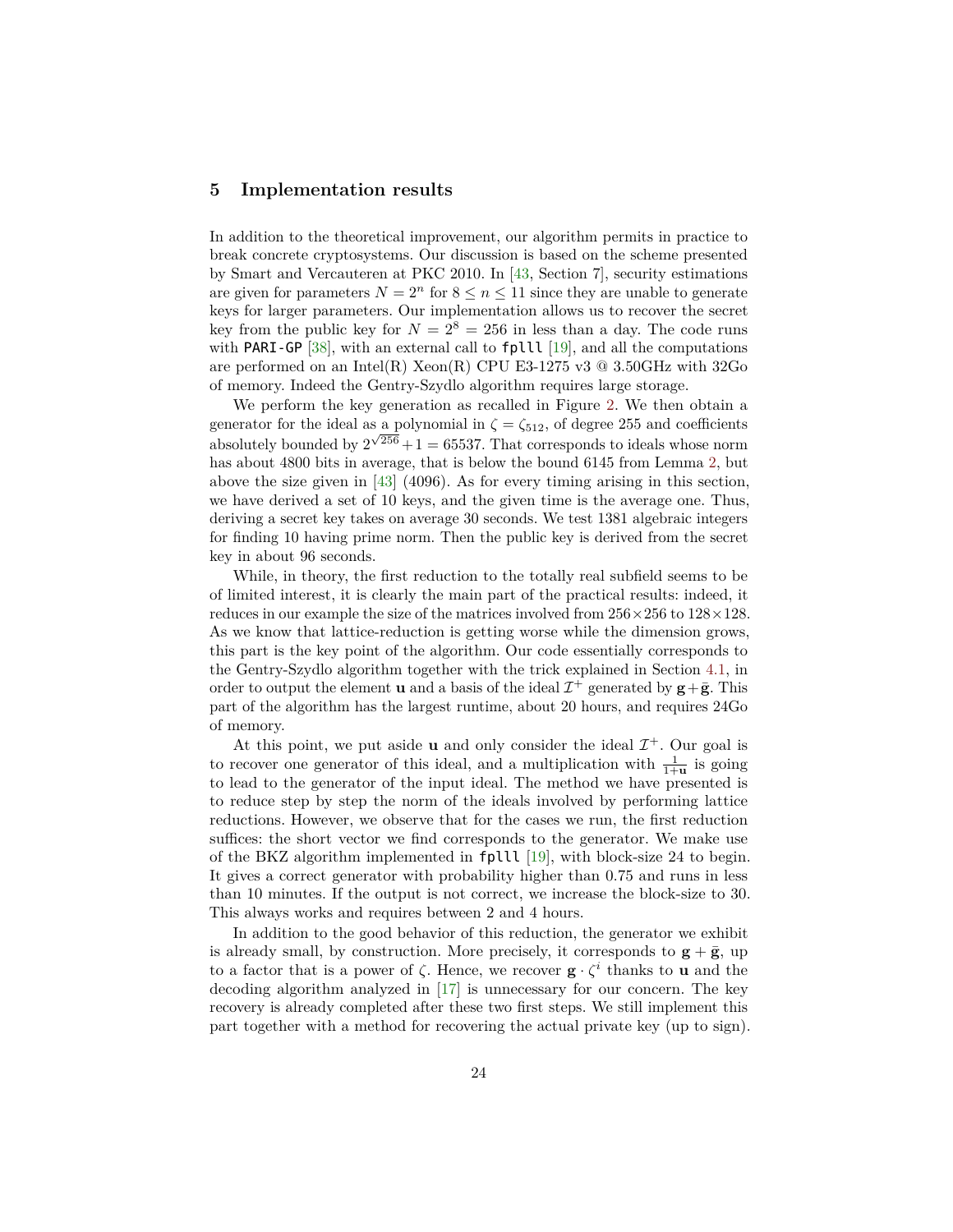Indeed, because all its coefficients are even except the constant one, it is easy to identify the power of  $\zeta$  that appears as a factor during the computation.

**Additional work.** To illustrate the practical performances of our method, we look at one of the main other steps of the algorithm: namely the relation collection between generators of  $Cl(\mathbb{K}^+)$ . Thanks to the good behavior of BKZ, the relation collection is not necessary for the attack in  $\mathbb{Q}(\zeta_{512})$ , but it is an important part of the computation in higher dimension.

We fix our factor base as all the prime ideals in the totally-real field that lie above a prime number *p* that is below the bound  $c(\log |\Delta_{\mathbb{K}}|)^2$ , for a parameter  $c \in \{0.1, 0.2, 0.3\}$ . We give in Table 1 the values, together with the size of the factor base and the time required for building it in MAGMA [16]. The computations are performed on a laptop with Intel(R) Core(TM)  $i7-4710MQ$  CPU @ 2.50GHz and 8Go of RAM for this part.

Naturally, this choice of bound would not be sufficient for the descent described in Figure 4, because it is polynomial and not subexponential. However, it provides a relation matrix for the computation of the class group. Reaching a subexponential bound seems unlikely in that way, that supports the fact that our implementation results are consequences of the small dimension obtained by the Gentry-Szydlo algorithm.

| $\mathfrak{c}$ | Bound  | #primes | $#Factor$ Base | Time (sec) |
|----------------|--------|---------|----------------|------------|
| 0.1            | 201516 | 149     | 18945          | 1240       |
| 0.2            | 403033 | 274     | 35073          | 2320       |
| 0.3            | 604549 | 385     | 49281          | 3320       |

Table 1: Construction of differently parametrized factor bases.

The relation collection is performed using algebraic integers of the shape

$$
\sum_{i=1}^{5} \zeta^{a_i} + \zeta^{-a_i} = \sum_{i=1}^{5} \zeta^{a_i} - \zeta^{256 - a_i},
$$

for  $a_i$  chosen at random in  $\{1, \ldots, 255\}$ . This is inspired from the work of Miller [37]. We use  $C++$  code with NTL Library [42] for finding a set of integers with different norms that suffice for generating the full lattice of relations (see Section 4.3). The size of these sets depends on the bound we have chosen and on the relations picked, so that the timings may vary. Our results are provided in Table 2. Once we know these integers, we use Magma for building the entire matrix of relations. In particular, we make use of the automorphisms on the field for deriving 128 relations from each integer — this is the reason we use integers of different norms. Eventually, the matrices we get are full-rank.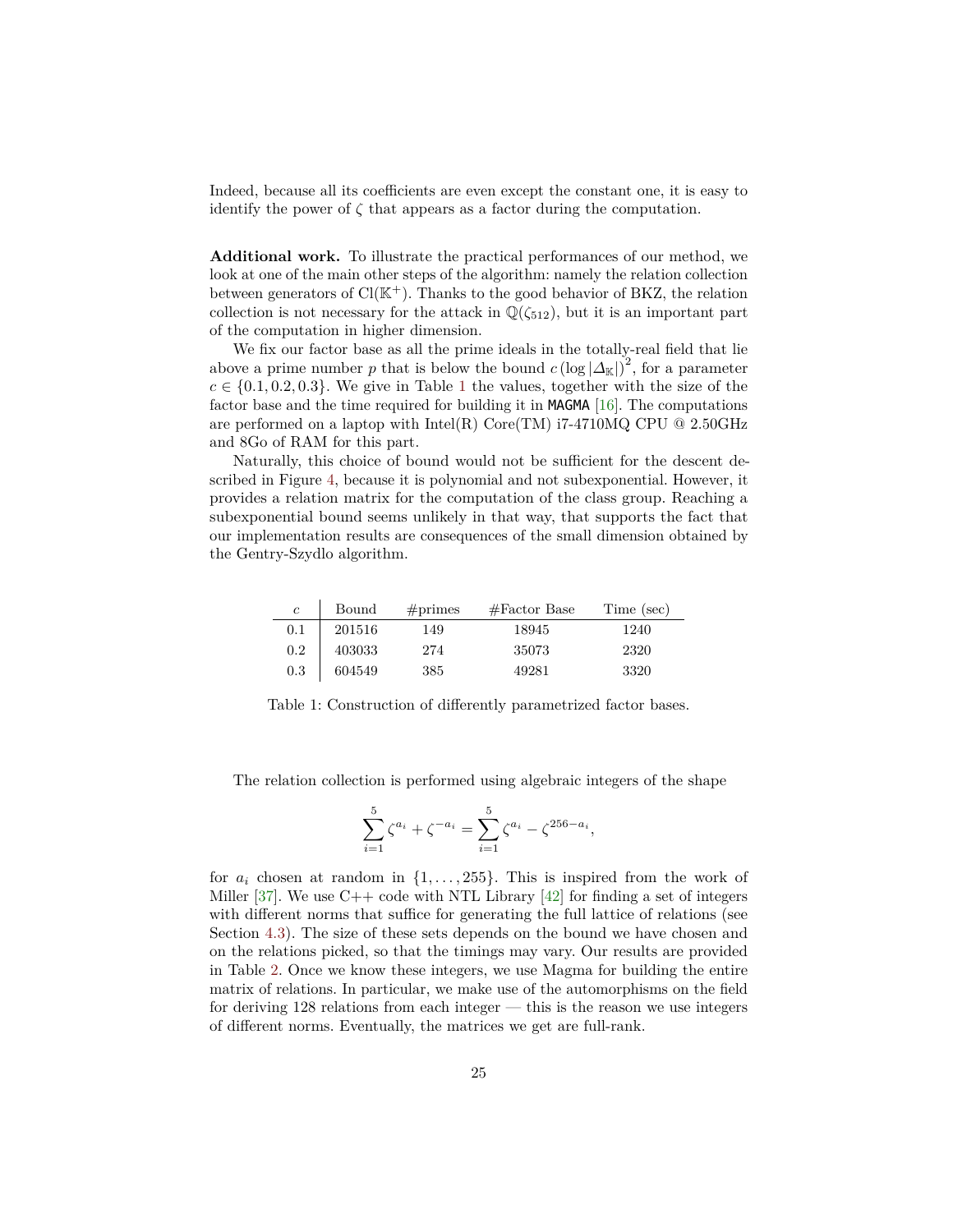| $\mathfrak{c}$ | #relations | Time (hours)        |                     |  |
|----------------|------------|---------------------|---------------------|--|
|                |            | relation collection | matrix construction |  |
| 0.1            | 1500       | 8.6                 | 1.7                 |  |
| 0.2            | 3400       | 13.8                | 4.9                 |  |
| 0.3            | 6300       | 23.9                | 10.7                |  |

Table 2: Relation collection for the different parameters.

We also run our code for the algorithm described in [17] on inputs constructed as a secret key multiplied by a random non-zero vector of the log-unit lattice (because in the full attack described previously, we only have the null vector). This runs in 150 seconds.

To conclude, for the parameter  $N = 2^8$ , the time of the key recovery is below 24 hours, and the main part of the computation comes from the reduction to the totally real subfield. Hence, one may wonder if this step is mandatory, and the answer is yes, because the surprisingly good practical behavior of the BKZ reduction is a conjoint consequence of the dimension of lattices involved on the one hand — the regime for such medium dimension allows better practical output bounds than the theoretical worst case — and the specificity of the geometry of the considered ideals induced by the abnormally small norm of its generator.

## **Acknowledgments**

We would like to sincerely thank Claus Fieker for his comments about our implementation. These discussions were very rewarding. We would also like to thank the anonymous reviewers for their insightful comments and Joseph de Vilmarest for his help with the implementation of Gentry-Szydlo algorithm. This work has been supported in part by the European Union's H2020 Programme under grant agreement number ICT-644209.

## **References**

- 1. Adleman, L.M., DeMarrais, J.: A subexponential algorithm for discrete logarithms over all finite fields. In: Advances in Cryptology - CRYPTO '93, Proceedings. pp. 147–158 (1993)
- 2. Bach, E.: Explicit bounds for primality testing and related problems. Mathematics of Computation 55, 355–380 (1990)
- 3. Becker, A., Ducas, L., Gama, N., Laarhoven, T.: New directions in nearest neighbor searching with applications to lattice sieving. In: Proceedings of the Twenty-Seventh Annual ACM-SIAM Symposium on Discrete Algorithms, SODA 2016. pp. 10–24 (2016)
- 4. Biasse, J.F.: An L(1/3) algorithm for ideal class group and regulator computation in certain number fields. Mathematics of Computation 83, 2005–2031 (2014)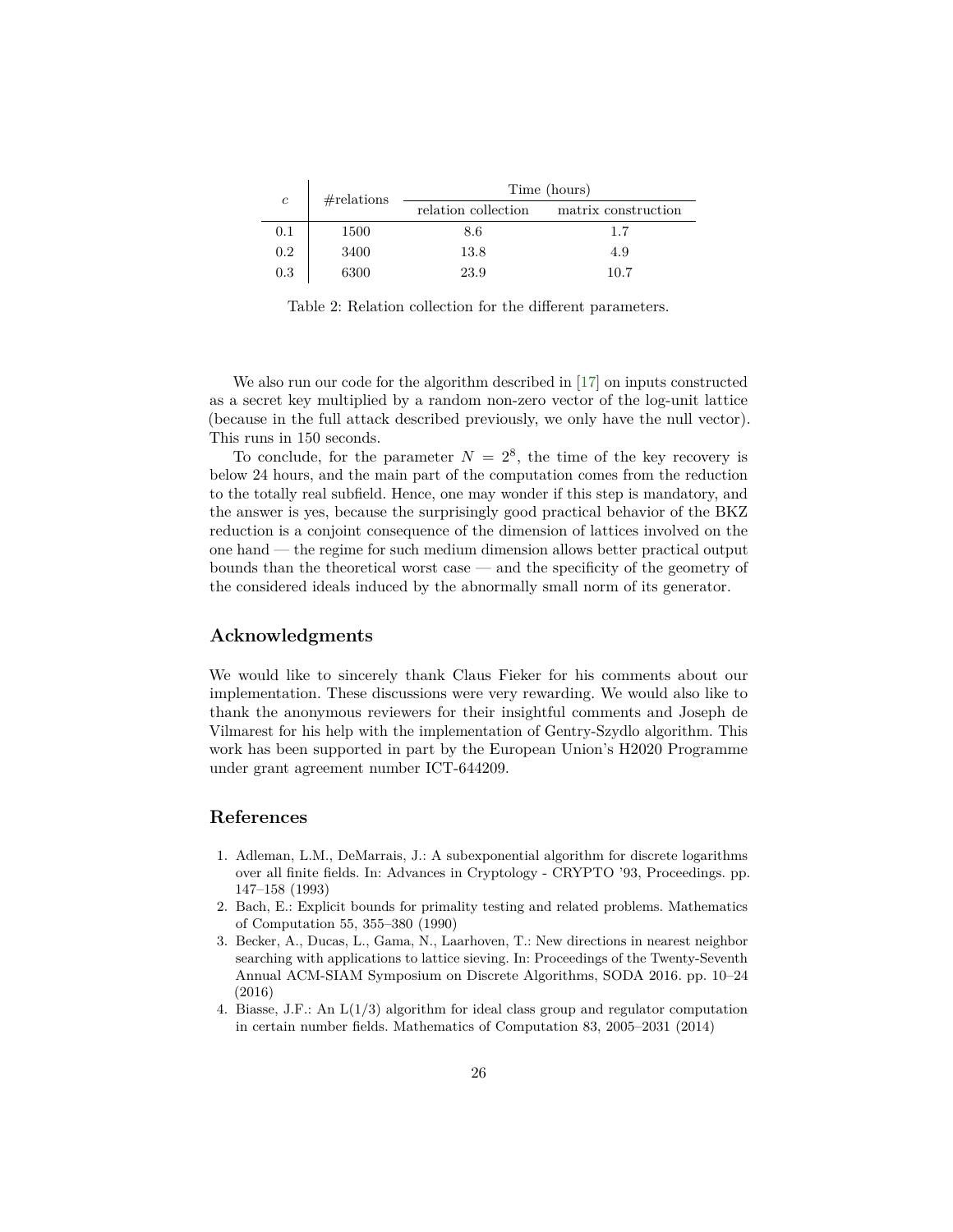- 5. Biasse, J.F.: Subexponential time relations in the class group of large degree number fields. Advances in Mathematics of Communications 8(4), 407–425 (2014)
- 6. Biasse, J.F.: A fast algorithm for finding a short generator of a principal ideal of Q(*ζ*2*<sup>n</sup>* ). arXiv:1503.03107v1 (2015), <http://arxiv.org/abs/1503.03107v1>
- 7. Biasse, J.F., Fieker, C.: Improved techniques for computing the ideal class group and a system of fundamental units in number fields. In: Proceedings of the 10th Algorithmic Number Theory Symposium (ANTS X) 2012. vol. 1, pp. 113–133 (2012)
- 8. Biasse, J.F., Fieker, C.: Subexponential class group and unit group computation in large degree number fields. LMS Journal of Computation and Mathematics 17, 385–403 (2014)
- 9. Biasse, J.F., Song, F.: Efficient quantum algorithms for computing class groups and solving the principal ideal problem in arbitrary degree number fields. In: Proceedings of the Twenty-Seventh Annual ACM-SIAM Symposium on Discrete Algorithms, SODA 2016. pp. 893–902 (2016)
- 10. Bistritz, Y., Lifshitz, A.: Bounds for resultants of univariate and bivariate polynomials. Linear Algebra and its Applications 432, 1995–2005 (2010)
- 11. Buchmann, J.: A subexponential algorithm for the determination of class groups and regulators of algebraic number fields. Séminaire de Théorie des Nombres, Paris 1988-1989 pp. 27–41 (1990)
- 12. Campbell, P., Groves, M., Shepherd, D.: SOLILOQUY: A cautionary tale. ETSI 2nd Quantum-Safe Crypto Workshop (2014), [http://docbox.etsi.org/workshop/](http://docbox.etsi.org/workshop/2014/201410_CRYPTO/S07_Systems_and_Attacks/S07_Groves.pdf) [2014/201410\\_CRYPTO/S07\\_Systems\\_and\\_Attacks/S07\\_Groves.pdf](http://docbox.etsi.org/workshop/2014/201410_CRYPTO/S07_Systems_and_Attacks/S07_Groves.pdf)
- 13. Canfield, E.R., Erdős, P., Pomerance, C.: On a problem of Oppenheim concerning 'factorisatio numerorum'. Journal of Number Theory 17, 1–28 (1983)
- 14. Cheon, J.H., Lee, C.: Approximate algorithms on lattices with small determinant. Cryptology ePrint Archive, Report 2015/461 (2015), [http://eprint.iacr.org/](http://eprint.iacr.org/2015/461) [2015/461](http://eprint.iacr.org/2015/461)
- 15. Cohen, H.: A course in computational algebraic number theory, Graduate Texts in Mathematics, vol. 138. Springer-Verlag, New-York (1993)
- 16. Computational Algebra Group, University of Sydney: MAGMA, version 2.22.2 (2016), <http://magma.maths.usyd.edu.au/magma/>
- 17. Cramer, R., Ducas, L., Peikert, C., Regev, O.: Recovering short generators of principal ideals in cyclotomic rings. In: Advances in Cryptology - EUROCRYPT 2016. Proceedings, Part II. pp. 559–585 (2016)
- 18. Dixon, J.D.: Exact solution of linear quations using *p*-adic exansions. Numerische Mathematik 40, 137–141 (1982)
- 19. The FPLLL development team: fplll, version 5.0 (2016), [https://github.com/](https://github.com/fplll/fplll) [fplll/fplll](https://github.com/fplll/fplll)
- 20. Garg, S., Gentry, C., Halevi, S.: Candidate multilinear maps from ideal lattices. In: Advances in Cryptology - EUROCRYPT 2013. Proceedings. pp. 1–17 (2013)
- 21. Gentry, C.: Fully homomorphic encryption using ideal lattices. In: Proceedings of the 41st Annual ACM Symposium on Theory of Computing, STOC 2009. pp. 169–178 (2009)
- 22. Gentry, C., Szydlo, M.: Cryptanalysis of the revised NTRU signature scheme. In: Advances in Cryptology - EUROCRYPT 2002. Proceedings. pp. 299–320 (2002)
- 23. Hafner, J.L., McCurley, K.S.: A rigorous subexponential algorithm for computation of class groups. Journal of American Mathematical Society 2, 839–850 (1989)
- 24. Hoffstein, J., Pipher, J., Silverman, J.H.: NTRU: A ring-based public key cryptosystem. In: Algorithmic Number Theory, Third International Symposium, ANTS-III. Proceedings. pp. 267–288 (1998)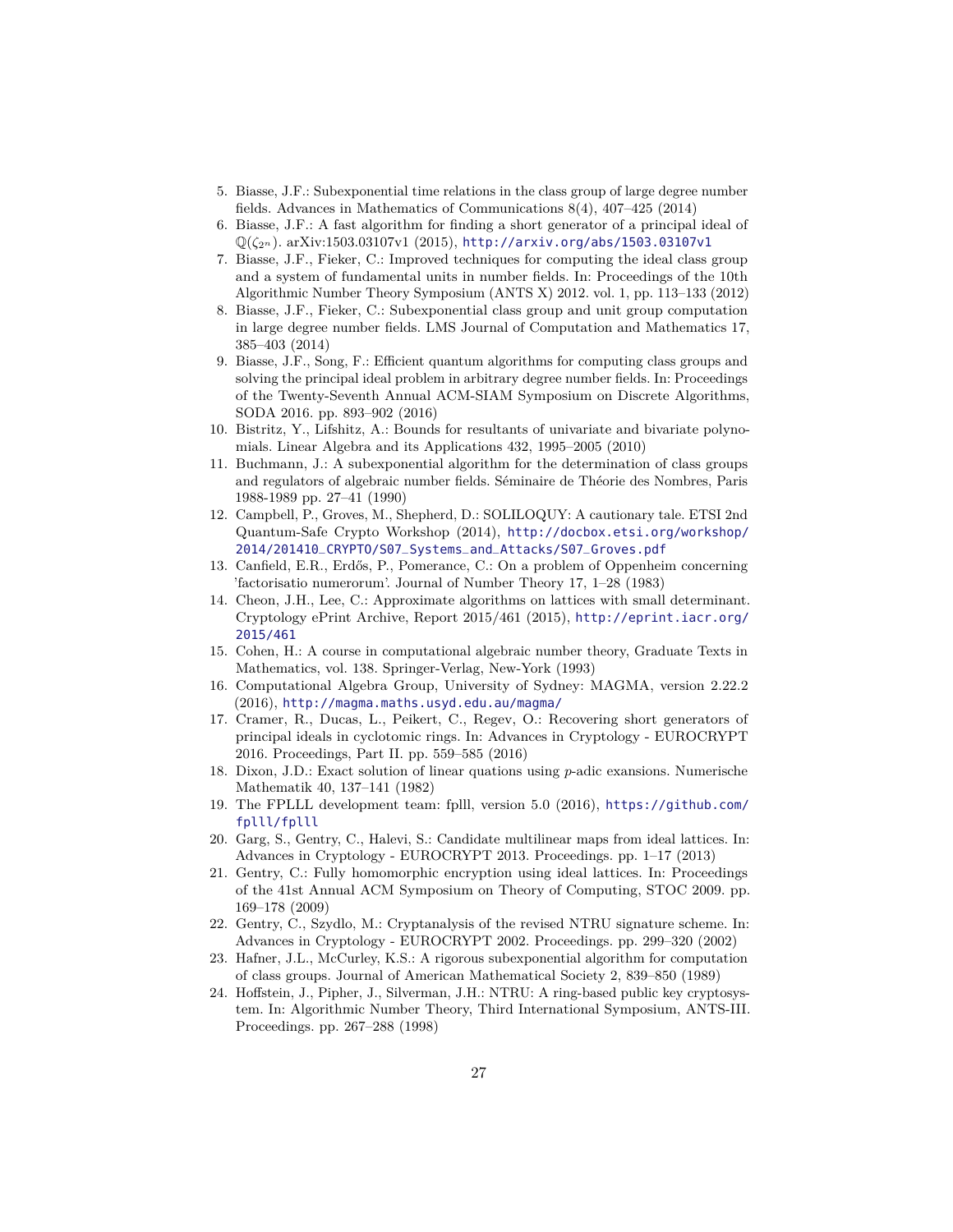- 25. Joux, A., Lercier, R., Smart, N.P., Vercauteren, F.: The number field sieve in the medium prime case. In: Advances in Cryptology - CRYPTO 2006, Proceedings. pp. 326–344 (2006)
- 26. Kirchner, P.: Algorithms on ideal over complex multiplication order. Cryptology ePrint Archive, Report 2016/220 (2016), <http://eprint.iacr.org/2016/220>
- 27. Landau, E.: Neuer beweis des primzahlsatzes und beweis des primidealsatzes. Mathematische Annalen 56, 645–670 (1903)
- 28. Langlois, A., Stehlé, D., Steinfeld, R.: GGHLite: More efficient multilinear maps from ideal lattices. In: Advances in Cryptology - EUROCRYPT 2014. Proceedings. pp. 239–256 (2014)
- 29. Lenstra, A.K., Lenstra Jr., H.W., Manasse, M.S., Pollard, J.M.: The number field sieve. In: Proceedings of the 22nd Annual ACM Symposium on Theory of Computing. pp. 564–572 (1990)
- 30. Lenstra, H.W., Silverberg, A.: Revisiting the Gentry-Szydlo algorithm. In: Advances in Cryptology - CRYPTO 2014. Proceedings, Part I. pp. 280–296 (2014)
- 31. Lyubashevsky, V., Micciancio, D., Peikert, C., Rosen, A.: SWIFFT: A modest proposal for FFT hashing. In: Fast Software Encryption FSE 2008. pp. 54–72 (2008)
- 32. Lyubashevsky, V., Peikert, C., Regev, O.: On ideal lattices and learning with errors over rings. Journal of the ACM  $60(6)$ , 1–23 (2013)
- 33. Lyubashevsky, V., Peikert, C., Regev, O.: A toolkit for Ring-LWE cryptography. In: Advances in Cryptology - EUROCRYPT 2013. Proceedings. pp. 35–54 (2013)
- 34. Micciancio, D.: Generalized compact knapsacks, cyclic lattices, and efficient oneway functions from worst-case complexity assumptions. In: 43rd Symposium on Foundations of Computer Science (FOCS 2002). Proceedings. pp. 356–365 (2002)
- 35. Micciancio, D., Walter, M.: Practical, predictable lattice basis reduction. In: Advances in Cryptology - EUROCRYPT 2016. Proceedings, Part I. pp. 820–849 (2016)
- 36. Micciancio, D., Warinschi, B.: A linear space algorithm for computing the Hermite Normal Form. In: Proceedings of the 2001 International Symposium on Symbolic and Algebraic Computation, ISSAC 2001. pp. 231–236 (2001)
- 37. Miller, J.C.: Class numbers of totally real fields and applications to the Weber class number problem. Acta Arithmetica 164, 381–397 (2014)
- 38. The PARI Group, Bordeaux: PARI/GP, version 2.7.6 (2016), [http://pari.math.](http://pari.math.u-bordeaux.fr/) [u-bordeaux.fr/](http://pari.math.u-bordeaux.fr/)
- 39. Schank, J.: LOGCVP, Pari implementation of CVP in log Z[ $\zeta_{2^n}$ ]<sup>\*</sup> (2015), [https:](https://github.com/jschanck-si/logcvp) [//github.com/jschanck-si/logcvp](https://github.com/jschanck-si/logcvp)
- 40. Scourfield, E.: On ideals free of large prime factors. Journal de Théorie des Nombres de Bordeaux 16(3), 733–772 (2004)
- 41. Seysen, M.: A probabilistic factorization algorithm with quadratic forms of negative discriminant. Mathematics of Computation 84, 757–780 (1987)
- 42. Shoup, V.: NTL: A Library for doing Number Theory, version 9.11.0 (2016), <http://http://www.shoup.net/ntl/>
- 43. Smart, N.P., Vercauteren, F.: Fully homomorphic encryption with relatively small key and ciphertext sizes. In: Public Key Cryptography - PKC 2010. Proceedings. pp. 420–443 (2010)
- 44. Stehlé, D., Steinfeld, R., Tanaka, K., Xagawa, K.: Efficient public key encryption based on ideal lattices. In: Advances in Cryptology - ASIACRYPT 2009. Proceedings. pp. 617–635 (2009)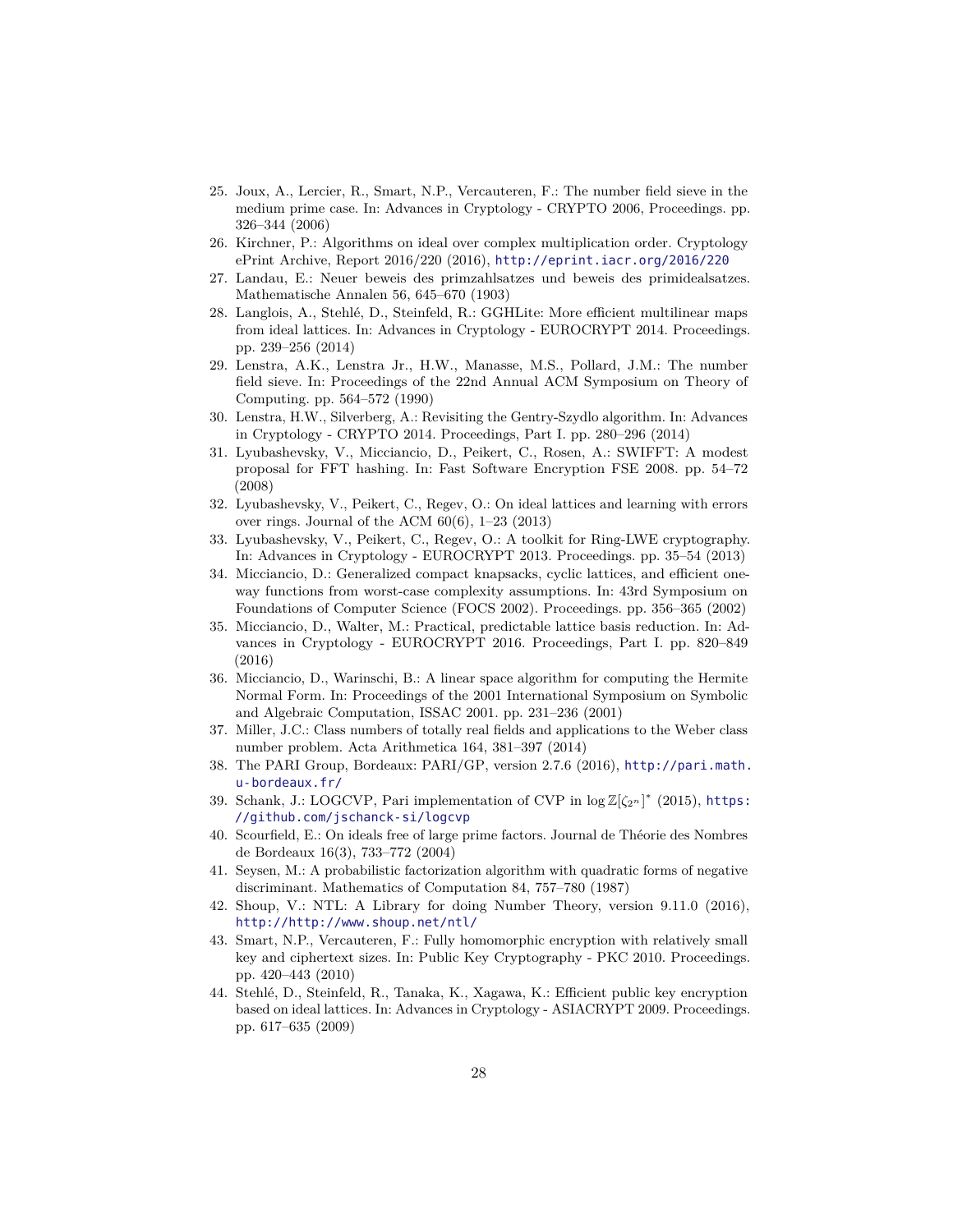- 45. Thiel, C.: On the complexity of some problems in algorithmic algebraic number theory. Ph.D. thesis, Universität des Saarlandes (1995), [https://www.cdc.](https://www.cdc.informatik.tu-darmstadt.de/reports/reports/Christoph_Thiel.diss.pdf) [informatik.tu-darmstadt.de/reports/reports/Christoph\\_Thiel.diss.pdf](https://www.cdc.informatik.tu-darmstadt.de/reports/reports/Christoph_Thiel.diss.pdf)
- 46. Washington, L.C.: Introduction to Cyclotomic Fields, Graduate Texts in Mathematics, vol. 83. Springer-Verlag, New York, 2nd edn. (1997)

### **A Mathematical background recalls**

#### **A.1 Hermite normal form.**

**Definition 1.**  $A \, m \times n$  *matrix* **B** *with integer entries has a (unique) Hermite Normal Form (HNF)* **H** *such that there exists a square unimodular matrix* **U** *satisfying* **H** = **BU** *and*

- *1.* **H** *is lower triangular,*  $h_{i,j} = 0$  *for*  $i < j$ *, and any columns of zeros are located on the right.*
- *2. The leading coefficient (the first nonzero entry from the top, also called the* pivot*) of a nonzero column is always strictly below the leading coefficient of the column before it and is positive.*
- *3. The elements to the right of pivots are zero and elements to the left are non-negative and strictly smaller than the pivot.*

The computation of the HNF can be done efficiently in  $O(n^{\theta} \mathsf{M}(n \log M))$  time and  $O(n^2 \log M)$  space, where  $n^{\theta}$  is the arithmetic complexity of the multiplication of two  $n \times n$  matrices and  $M(b) = O(b)$  the complexity of the multiplication of two *b*-bit integers (see [36] for more details).

#### **A.2 Ring of integers, integer ideals**

**Integers of a number field.** An element  $\gamma$  of K is said to be *integral* if its minimal polynomial has integer coefficients and is monic. The *ring of integers* of K is the ring of all integral elements contained in K, and is denoted by  $\mathcal{O}_{K}$ . Noticeably, the norm of any integer of the number field is an integer.

For  $\alpha$  a primitive element of K, we have  $\mathbb{Z}[\alpha] \subset \mathcal{O}_{\mathbb{K}}$ , but  $\mathbb{Z}[\alpha]$  can be strictly included in  $\mathcal{O}_{\mathbb{K}}.$  Yet, as a finite-rank sub-module of the field  $\mathbb{K},$  there exists a finite family  $(b_i)_{i \in i}$  such that  $\mathcal{O}_{\mathbb{K}} \cong \bigoplus_{i \in I} \mathbb{Z} \cdot \mathbf{b}_i$ . Such a family is called an *integral basis* of the number field.

**Ideals and norms.** An additive subgroup  $\mathfrak{a}$  of  $\mathcal{O}_{\mathbb{K}}$  such that for every  $\mathbf{x} \in \mathfrak{a}$ , the coset  $\mathbf{x} \cdot \mathcal{O}_{\mathbb{K}} = {\mathbf{x} \cdot \mathbf{a} | \mathbf{a} \in \mathcal{O}_{\mathbb{K}}}$  lies in  $\mathfrak{a}$ , is called an *integral ideal* of the number field. One can generalize the notion of norm of an element in the number field to integral ideals: let define the norm<sup>15</sup>  $\mathcal N$  as the integer valued map:

$$
\mathfrak{a} \mapsto \left[ \mathcal{O}_{\mathbb{K}} : \mathfrak{a} \right] = \left| \mathcal{O}_{\mathbb{K}} \big/ \mathfrak{a} \right|.
$$

 $\overline{^{15}$  We define here the *absolute norm* of an ideal.